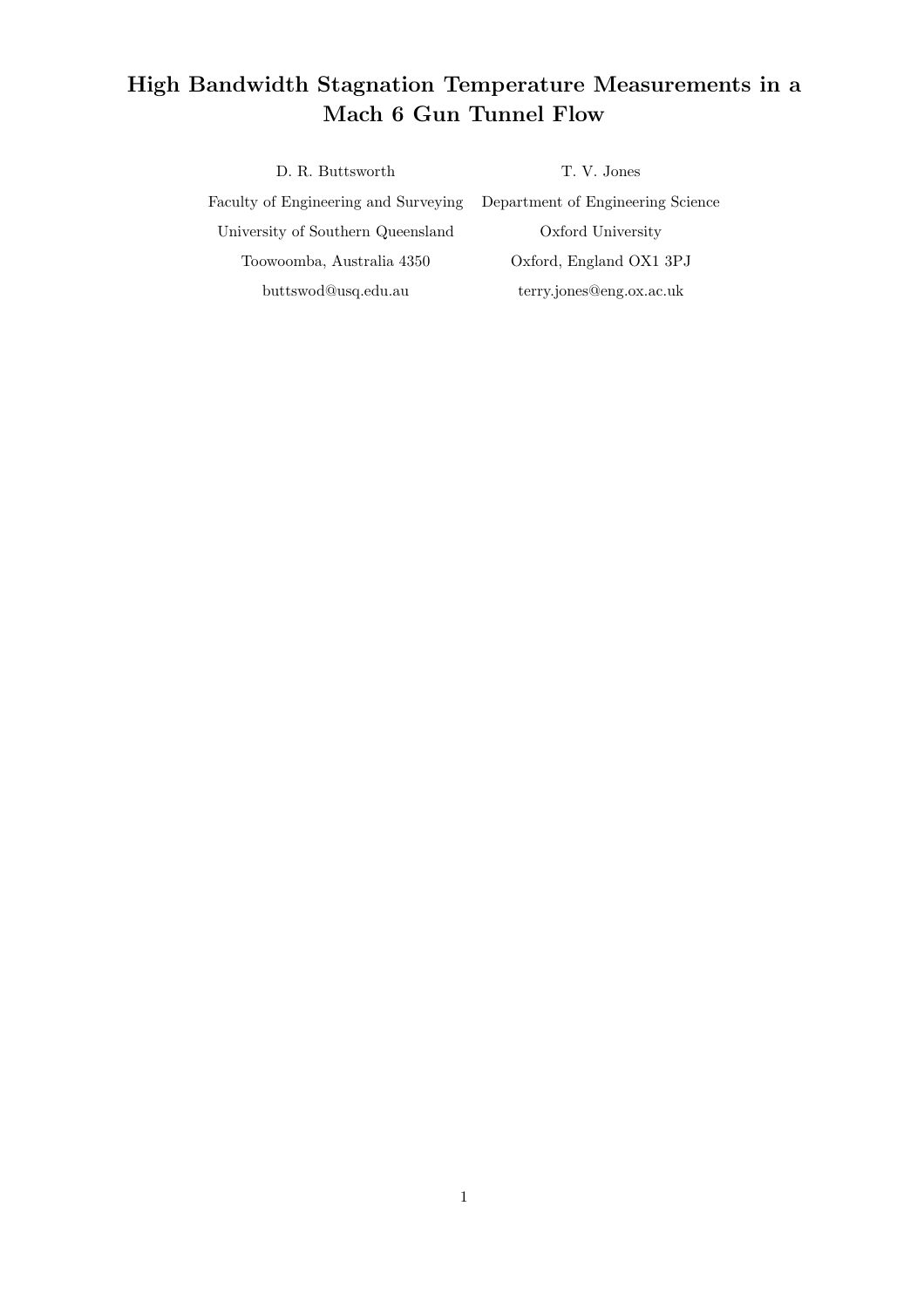#### Abstract

Temperature is an important parameter in most high speed flow experiments, but it is sometimes a difficult parameter to measure, particularly in short-duration facilities. Stagnation temperature measurements have been obtained using transient thin film heat flux probes in a Mach 6 carbon dioxide flow produced by the Oxford University Gun Tunnel. The probes were operated over a range of surface temperatures so that the flow stagnation temperature could be identified independently of the convective heat transfer coefficient of the probes. The time-averaged measurements indicate a significant drop in stagnation temperature with time and this implies that significant cooling of the test gas occurred within the barrel during the compression process and/or during the flow discharge process. During the last 12ms of flow, the time-averaged stagnation temperature indicated by the probe was  $610\pm10$ K for the present operating conditions. During the same 12ms flow period, the probe measurements also indicate stagnation temperature fluctuations of about 2.3K (RMS) for frequencies between 1 and 25kHz. Based on pitot pressure fluctuation measurements at essentially the same location within the nozzle, it is concluded that the measured temperature fluctuations are primarily due to fluctuations in entropy. Entropy fluctuations within the Mach 6 flow probably arise because of the turbulent heat transfer to the barrel.

## 1 Introduction

Gun tunnel facilities use a free piston compression process to produce a high pressure gas reservoir at moderate temperatures (around 1000K). This gas reservoir can then be expanded with an appropriate nozzle contour to produce a short duration (less than one second) test flow for gasdynamics and aerodynamics experiments.

The Oxford University Gun Tunnel was originally designed and commissioned as a Bristol Siddeley facility and has been used in a variety of experiments including scramjet testing, quiescent [1] and coflowing [2] rocket plume studies, hypersonic mixing studies [3],[4] and aerodynamics experiments. Another active gun tunnel facility is the Imperial College Gun Tunnel which has recently been used in studies of hypersonic boundary layer development with pressure gradient effects [5]. To provide useful experimental data, it is important to accurately define the flow conditions produced by any wind tunnel facility. To this end, Mallinson et al. [6] used a number of different experimental techniques including pressure and transient heat flux measurements combined with calculations and computational predictions to quantify the time-averaged Mach 9 flow conditions produced by the Imperial College Gun Tunnel.

Stagnation temperature is an important parameter in most hypersonic flow experiments. In an attempt to identify the Imperial College Gun Tunnel flow stagnation temperature, Mallinson et al. [6] used thin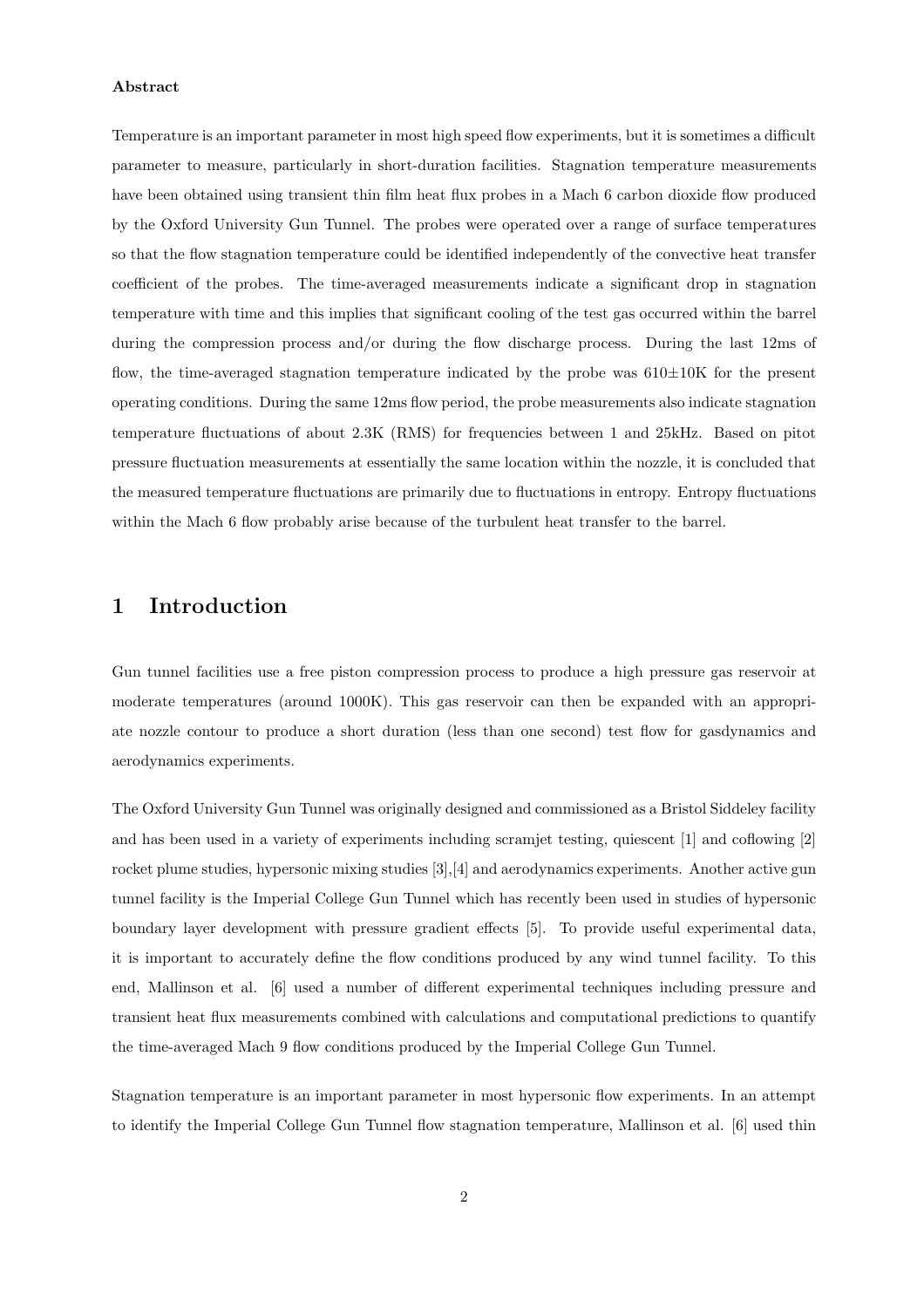film gauges located close to the stagnation point of two different diameter hemisphere-cylinder probes. The intention of their experiments was to identify the stagnation temperature from measurements of transient heat flux combined with a convective heat transfer coefficient determined from computational predictions. While satisfactory values of time-averaged stagnation temperature appear to have been obtained with the small diameter probe, the larger diameter probe indicated inexplicably high stagnation temperatures.

Fluctuations within the free stream flow conditions produced by wind tunnels can have a significant effect on the results produced during the experiment. The level and distribution of free stream disturbances can be particularly significant in shear layer transition experiments. Without sufficient free stream disturbance data it may be difficult to apply the wind tunnel data to flight conditions, or adequately test theoretical predictions and simulations of the wind tunnel results. Significant free stream disturbance measurement have been obtained in conventional supersonic and hypersonic facilities typically using hot wire or pitot pressure devices, and low noise facilities have now been designed [7]. However, little data is available on free stream fluctuations within transient hypersonic facilities. Pressure fluctuations have been measured with a pitot probe in a free piston shock tunnel [8], but it appears the protective cavity ahead of the transducer induced an aerodynamic resonance at about 10kHz which is too close to the frequencies of interest. Fluctuations within a laminar boundary layer on a cone model in a shock tunnel flow have also been reported [9], but no attempt was made to relate the measurements to free stream disturbances. RMS fluctuations in stagnation point heat flux measurements in a shock tunnel flow have also been reported [10], but it was not possible to clearly identify probe-independent flow parameters from the measurements.

The present work describes the application of transient thin film heat flux gauges to the measurement of time-averaged and fluctuating stagnation temperatures in the Oxford University Gun Tunnel. It may have been possible to use other probe devices such as an aspirating probe [11] (for measurements at frequencies less than 20kHz), or thermocouple probes [12] (for measurements at frequencies less than 1kHz). However, stagnation temperature probes utilizing transient heat flux gauge technology are capable of producing high bandwidth data, typically to around 100kHz. Such probes have already been demonstrated in various configurations and flows [13],[14],[15],[16]. Furthermore, in situations with high transient loads and the possibility of particulate matter within the flow, stagnation temperature measurements can be obtained with these devices because they are relatively robust.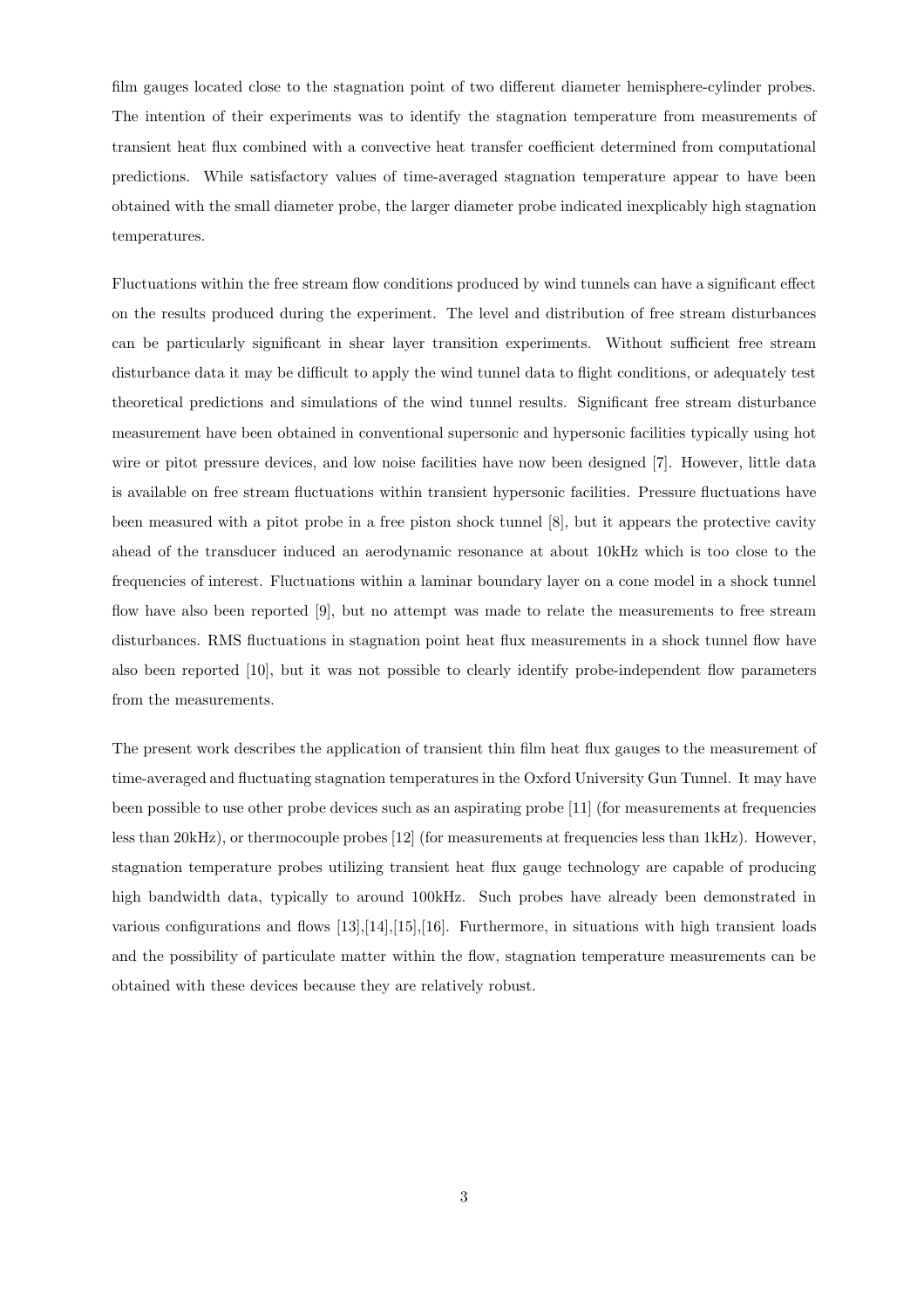## 2 Gun Tunnel Facility

The Oxford University Gun Tunnel barrel has a length of 9m and an internal diameter of 96.3mm. Details on the Oxford University Gun Tunnel are provided by Cain [1]. The initial absolute filling pressures for the current experiments were: 7.70±0.15MPa of air in the driver, and 194±3kPa of carbon dioxide in the barrel. Carbon dioxide was used as the test gas because simulation of a Martian entry condition was required. The initial temperature of the carbon dioxide within the barrel was not measured directly, but it is expected to be  $291\pm2K$ . This is because the ambient temperature of the gun tunnel and laboratory was quite close to 18◦C throughout the experimental program, and the barrel filling process was slow and was completed at least 10 minutes prior to a run. The initial temperature of the air driver immediately prior to diaphragm rupture was also not directly measured, but in this case, the uncertainty in the actual temperature is somewhat larger because the rapid filling process occurred over a period of about 1 minute prior to the run and some heat was transferred to the driver gas from the filling line. However, precise information on the air driver temperature is not required for identification of the test gas temperature arising from the shock compression process within the barrel.

The gun tunnel was operated with a contoured nozzle that was designed to produce a Mach 7 flow with a nitrogen test gas. This nozzle has a length of 1m with a 19.1mm throat diameter, and a 211mm exit diameter, as illustrated in Fig. 1. When operated with carbon dioxide, this nozzle produced a reasonably uniform test core, but the nozzle exit Mach number was approximately 6. Pitot surveys indicated that there were no strong disturbances associated with the operation of this nozzle at the present off-design conditions.

Prior to a run, the nozzle, test section, and dump tank were evacuated to between 250 and 650Pa (the precise pressure does not influence the steady flow conditions within the nozzle core flow, but it does affect the transient nozzle flow starting process). The gun tunnel piston was made from Nylatron with an outer diameter of 96.3mm and a mass of 84grams.

A piezoelectric pressure transducer was positioned 153mm upstream of the nozzle entrance as illustrated in Fig. 1. The pressure history at this position is presented in Fig. 2. The result in Fig. 2 was actually formed by averaging the barrel pressure signal over the five runs used in the analysis of stagnation temperature results (Section 5.1).

The incident and reflected shock pressure levels illustrated in Fig. 2 are  $1.10\pm0.03$  MPa and  $4.45\pm0.10$  MPa respectively. The quoted uncertainty estimates arise because the indicated post shock pressure levels are not precisely steady. For each of the five gun tunnel runs, the mean barrel pressure within test time identified in Fig. 2 was within  $\pm 0.10 \text{MPa}$  or  $\pm 1.6\%$  of the five-run-average result, 6.36MPa. The barrel pressure transducer and associated charge amplifier were calibrated using a dead-weight tester. The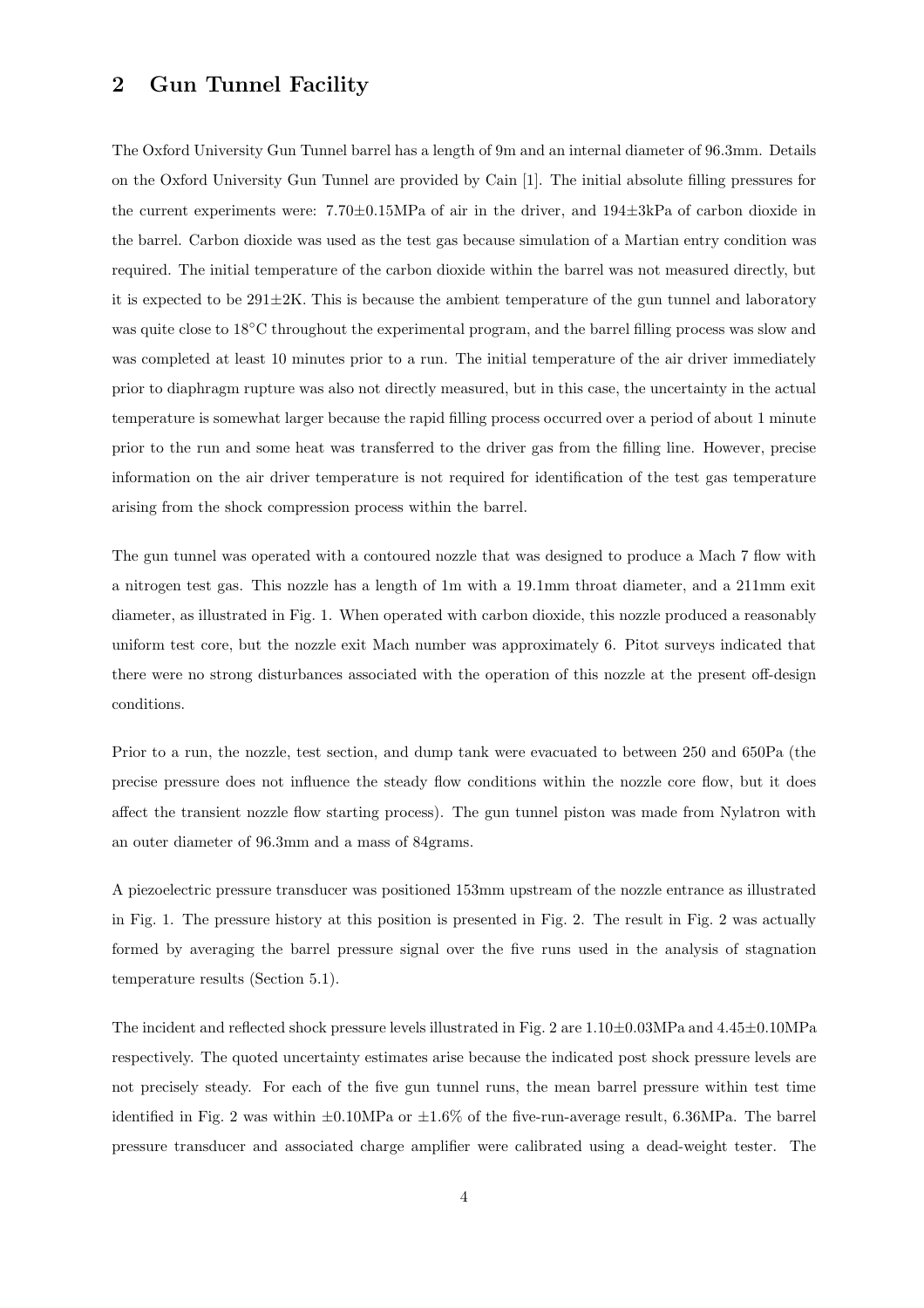estimated uncertainty in the barrel pressure measurements is  $\pm 1\%$ .

## 3 Nozzle Exit Instrumentation

#### 3.1 Stagnation Temperature Probe

A stagnation temperature probe consisting of platinum thin films located close to the stagnation point on the rounded tip of fused quartz rods (similar to that described in [13]) was positioned at the exit of the hypersonic nozzle, as illustrated in Fig. 1. Each of the fused quartz rods was 3mm in diameter, and the platinum films were less than 1mm in length. Thus, the films extended away from the nominal stagnation point of each probe a maximum angle of 10°. Previous results [15] indicate that at an angle of 10<sup>°</sup> from the stagnation point, the flow temperature at the boundary layer edge will be lower than the flow stagnation temperature by only 0.3% at hypersonic conditions. This means that the transient heat flux identified by the thin films can be accurately described by

$$
q = h(T_0 - T_w) \tag{1}
$$

where  $T_0$  is within 0.3% of the flow stagnation temperature,  $T_w$  is the temperature of the probe as measured by the thin film, and  $h$  is the heat transfer coefficient for the thin film probe.

If the heat transfer coefficient for the film is known or can be approximated with reasonable accuracy, then it is possible to estimate the flow stagnation temperature directly using Eq. (1) with only one measurement of transient heat flux (and film temperature). Such an approach has been adopted in previous studies such as  $[6]$ . However, to estimate the heat transfer coefficient h, a knowledge of other flow parameters is necessary. In a hypersonic flow, the pitot pressure at the point of interest is sometimes the only parameter that is required to obtain a reasonable estimate of h. Values of pitot pressure that have been time-averaged over a period of around 1ms or longer can be obtained with relative ease and high accuracy (better than 2%) in many short-duration facilities. Thus, provided the flow is reasonably uniform or the distribution is known, time-averaged values of  $h$  can be obtained. However, estimating the magnitude of heat transfer coefficient fluctuations for frequencies greater than about 1kHz via measurements of pitot pressure at some other location can be difficult because of the spatial separation of the film and pitot pressure measurements and pitot probe bandwidth limitations.

For these reasons, the technique adopted in the present work involves the measurements of transient heat flux at different probe temperatures. Similar approaches have already been demonstrated in previous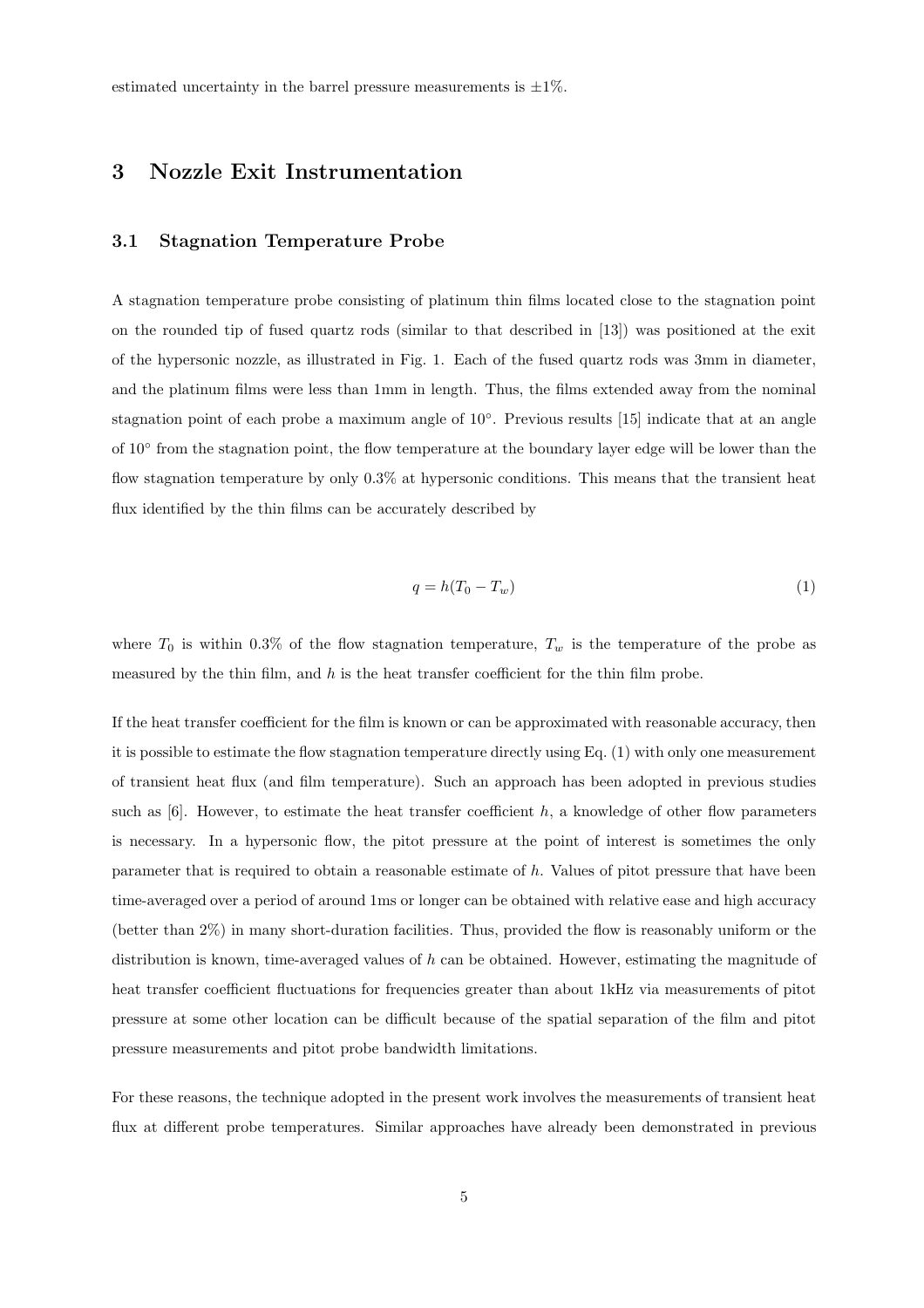studies [13],[14],[15],[16]. By adopting the multiple probe temperature approach, the need to identify the time-averaged or fluctuating heat transfer coefficient of the heat flux probes can be avoided. Instead, the heat transfer coefficient can actually be identified directly from the heat transfer and probe temperature measurements.

For the range of probe and flow stagnation temperatures considered in the present study, stagnation point boundary layer calculations indicate that the heat transfer coefficient is essentially independent of temperature. Thus, in principle, measurements at only 2 different film temperatures are required to identify both the flow stagnation temperature and the heat transfer coefficient. To minimize errors associated with the technique, the temperature difference between the films should be as large as possible, with one of the films operated as close as possible to the flow stagnation temperature. In the present application, a large temperature difference with one of the films operated at around 650K (matching the flow stagnation temperature) was most easily achieved using separate probes. However, because of the spatial separation, interpretation of the high frequency components of the heat flux typically requires measurements at additional thin film probe temperatures. For the present implementation of the stagnation temperature measurement concept, 3 thin film probes were operated at different initial temperatures for 5 nominally identical gun tunnel runs.

Prior to a gun tunnel run, the probes were positioned above the nozzle so that film 1 was adjacent to an electrical heater as illustrated in Fig. 1. Electrical heating power was applied for about 2 minutes prior to gun tunnel operation. During this time, there was a significant temperature rise at film 1. A temperature rise was also registered at film 2, and to a lesser degree at film 3. Immediately before the gun tunnel was fired, the probes were repositioned in approximately the centre of the nozzle – details of the actual position of each probe are given in Fig. 1.

The temperature-resistance characteristics of the films were identified through oven calibration over the full range of substrate operating temperatures. A calibration curve for each film was identified in the form

$$
\frac{R - R_r}{R_r} = \alpha (T - T_r) + \beta (T - T_r)^2
$$
\n(2)

where the reference temperature was taken as  $T_r = 20^{\circ}$ C.

Figure 3 provides the temperature-resistance calibration data for film 2 and clearly demonstrates the significance of the quadratic term in Eq. (2). The broken line in Fig. 3 is a straight line based only on a water bath calibration which provided resistance data up to a maximum temperature of only 55◦C. Unless the quadratic calibration term is included, the film temperature may be underestimated by around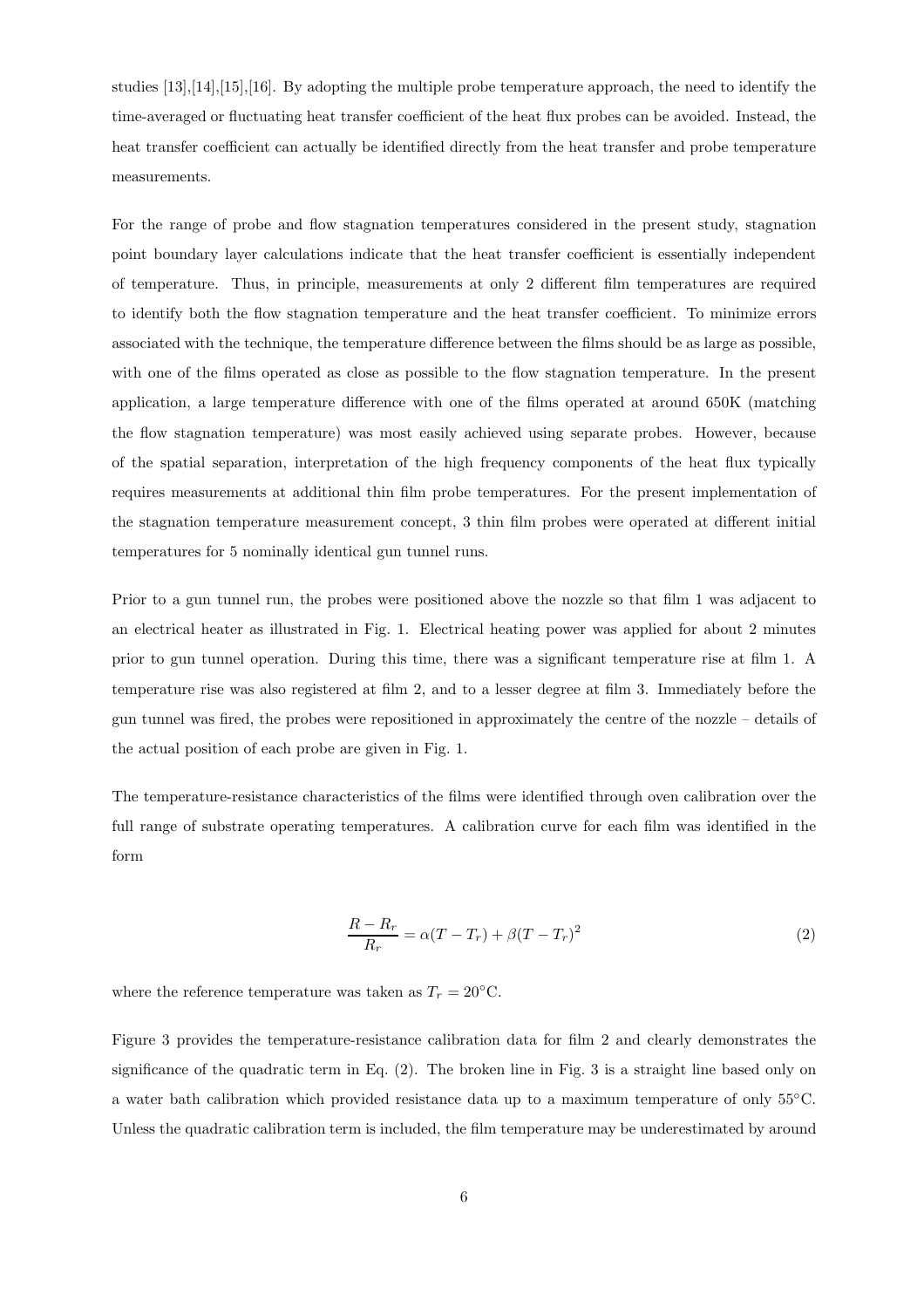50K at the higher operating temperatures.

#### 3.2 Pitot Probe

Pitot pressure measurements were obtained at the nozzle exit using two different probe arrangements. The two pitot probes with 1.5mm diameter inlet tubes illustrated in Fig. 1 are representative of the preferred arrangement of pitot probes in the Oxford University Gun Tunnel. In this arrangement, a 2.5mm diameter piezoresistive pressure transducer is mounted within the housing about 15mm downstream of the probe tip. The pressure transducer is thereby offered a degree of protection against impacts from high speed particles that are occasionally present within the flow. Such arrangements are suitable for measurements up to frequencies on the order of 1kHz because of the acoustic resonance of the cavity ahead of the transducer.

To obtain pitot pressure data for comparison with the heat flux probe data, a second pitot probe arrangement was also utilized. This involved direct exposure of a 2.5mm diameter piezoresistive transducer to the Mach 6 carbon dioxide flow. A shock tube test on the pressure transducer indicated that its resonant frequency was around 430kHz which suggests accurate data might be obtained up to frequencies around 100kHz. The manufacturer's specifications indicate a flat frequency response up to 20kHz, but do not provide clear information on the response beyond this frequency. Results obtained with the 2.5mm diameter exposed pitot probe were filtered to provide fluctuation data at frequencies between 1 and 25kHz.

The location of the pitot probes and thin film probes relative to the hypersonic nozzle exit is illustrated in Fig. 1. Although the probes were in close proximity, and the inlets of the 1.5mm diameter pitot probes were 12mm downstream of the other probes, the Mach number of the flow and the offset of each probe was sufficient to ensure interference between the probes did not occur. This was confirmed with schlieren flow visualisation which indicated that the bow shock of each probe intersected the other probes well downstream of the sensitive stagnation region.

## 4 Temperature Probe Analysis

The transient heat flux at each level of pre-heating was identified from the measured surface temperature history using a finite difference routine that accounted for both the variable thermal properties of the quartz substrate and the hemispherical geometry of the probe tips [17]. Variable thermal properties of the quartz are important in the current application because the quartz probes can be heated to temperatures in excess of 600K and the surface temperature can rise more than 100K during the run, eg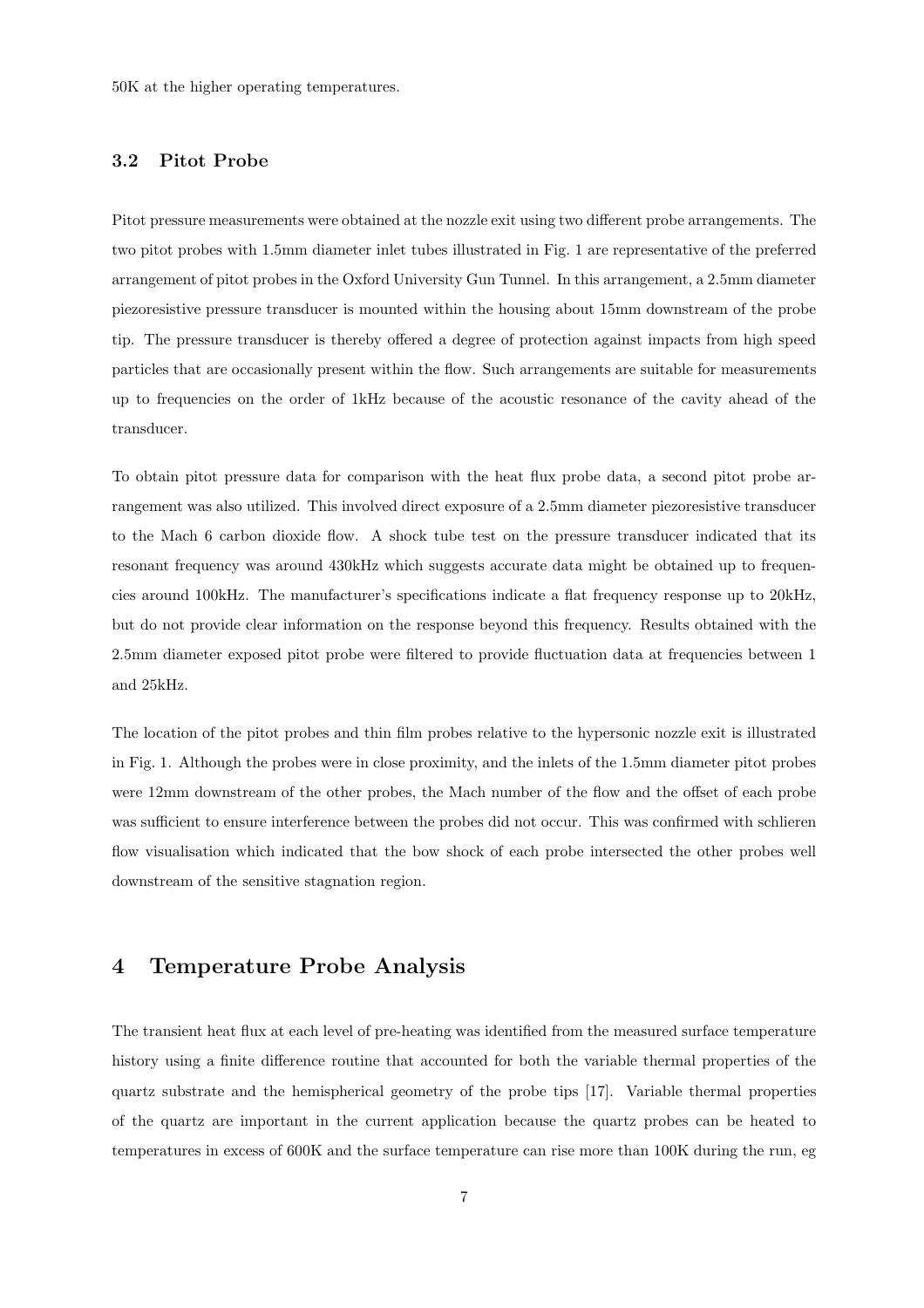Fig. 4. The hemispherical geometry of the probe tips is also significant because the total flow duration is around 60ms. Approximating the heat penetration distance as  $4(\alpha t)^{1/2}$  ([19]), the heat penetrates to a depth of around 0.9mm or 60% of the probe radius. An approximate analytical solution of the transient conduction problem with curvature effects [18] could have been used, but it was more convenient to adopt the numerical approach as this also included the variable thermal properties. Examples of the measured probe surface temperatures and corresponding heat flux results are given in Fig. 4.

Transient thin film heat flux devices typically have a relatively high measurement bandwidth. Although it is possible to account for the thermal inertia of the thin film in a relatively simple manner [20], the usual approach is to treat the film as if it is in thermal equilibrium with the surface of the substrate on which it is mounted. The film thickness then limits the bandwidth to around 100kHz for platinum films painted on quartz substrates with an effective thickness of typically 0.35µm, or 1.3MHz for vacuum deposited films with a typical thickness of  $10 \mu$ m.

Voltages corresponding to the film temperature signals were digitised at a rate of 100kSamples/s for the numerical heat transfer analysis discussed above. These analogue voltages were also passed into a heat transfer analogue unit [21] that produced a voltage signal proportional to the transient heat flux for a one dimensional (flat plate) transient heat conduction process. Such signal conditioning is sometimes useful in transient heat transfer experiments because it avoids errors that can arise due the numerical manipulation of digitised temperature signals. The analogue voltages were converted into actual heat flux data for fluctuations at frequencies between 1 and 25kHz (for later comparison with pitot data that was available in this bandwidth) using a sensitivity that was a function of the probe surface temperature only. In effect, this higher frequency analysis neglects the probe curvature and spatial variations in thermal properties of the quartz due to temperature gradients within the substrate. However, this is appropriate because even at the lowest frequency (1kHz), the heat penetrates the quartz to less than 10% of the radius and the measured surface temperature fluctuations amount to less than 0.01K.

## 5 Results and Discussion

#### 5.1 Gun Tunnel Stagnation Temperature History

Voltage signals corresponding to the various pressure and thin film measurements were acquired every 10mus, a rate of 100kSamples/s. Post processing of the signals from the nominally identical gun tunnel runs included the temporal alignment of the time sequences from each run according to shock arrival times. A sequence of linear regressions was then identified at intervals of  $10\mu s$  for the film temperature versus transient heat flux data from the nominally identical gun tunnel runs and the thin film probes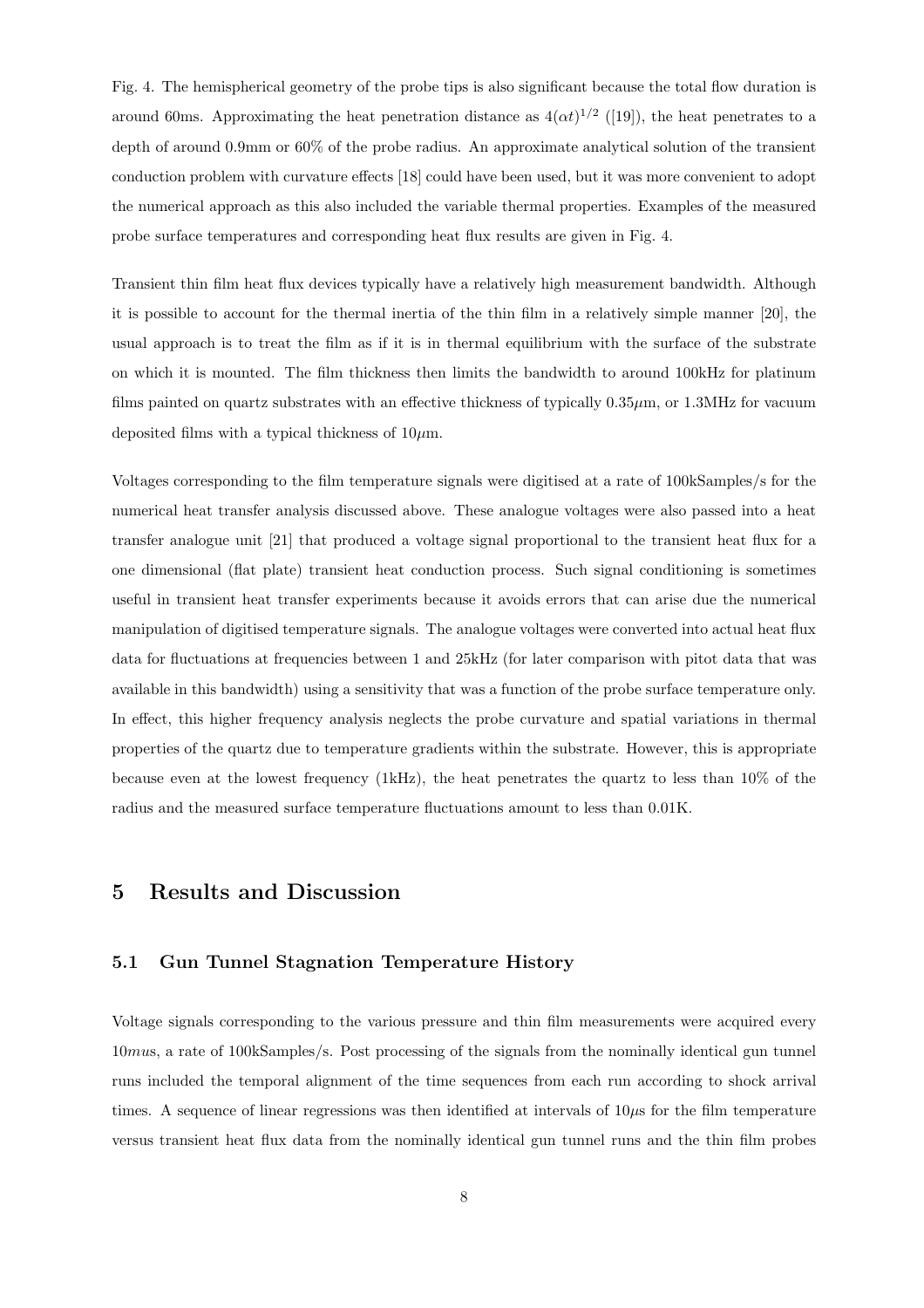operated at different initial temperatures. According to Eq. (1), the slope of each linear regression within the sequence provides a measurement of h and the point on the regression line where  $q = 0$  indicates the value of  $T_0$ .

The stagnation temperature history identified by the sequence of linear regressions is presented in Fig. 5. The stagnation temperature history captures similar features to the stagnation pressure history (Fig. 2) including the initial shock compression process, although only the reflected waves are observed because the temperature probe is downstream of the barrel end. Another feature in evidence on both the stagnation pressure and the stagnation temperature records is the disturbance that arrives at the barrel end at approximately 40ms on the scale in Figs. 2 and 5.

To obtain an indication of the likely uncertainties associated with the linear regression analysis, two particular regressions are illustrated in Fig. 6. The slope of the lines in Fig. 6 is the inverse of the probe heat transfer coefficient, and the point on the regression line where  $q = 0$  indicates the flow stagnation temperature. The data in Fig. 6a represents an average over the period 12ms to 14ms in Fig. 2, and the data in Fig. 6b represents an average over the period 57ms to 69ms corresponding the test time indicated in Fig. 2.

Figure 6b indicates that for two nominally identical gun tunnel runs, film 1 was pre-heated sufficiently to register a negative heat flux during the test time. However, within the reflected shock flow (Fig. 6a), film 1 was cooled by the test flow during only one of the two nominally identical gun tunnel runs in question. This situation arises because the flow stagnation temperature is not constant during the period of flow discharge from the nozzle. Figure 4 provides an illustration of this effect. Film 1 which had an initial temperature  $T_{wi} = 618$ K (Fig. 4) was further heated by the flow during the first portion of the experiment (say  $t < 20$ ms on the scale in Fig. 4), but in the latter portion of the experiment (around  $t = 60$ ms), the film was cooled by the flow. This is because the flow stagnation temperature falls with time (see Fig. 5), and reaches a temperature lower than that of film 1 during the test time.

An examination of Fig. 6 indicates a scatter in the data of around  $\pm 10$ K. A significant portion of this scatter may arise due to run-to-run variations in the initial temperature of the carbon dioxide within the barrel. A level of  $\pm 2K$  was estimated for the uncertainty in the initial filling temperature (see Section 2) and this translates to around  $\pm 4.5K$  after the compression process. Other factors that may contribute to the variability in the stagnation temperature include the barrel filling pressure, and the initial filling conditions of the air driver. In any case, run-to-run variations of around  $\pm 10K$  for the present operating condition have been confirmed by an analysis of the run-to-run variations in the reflected shock wave's time-of-flight between the barrel pressure transducer, the piston, and back to the barrel pressure transducer.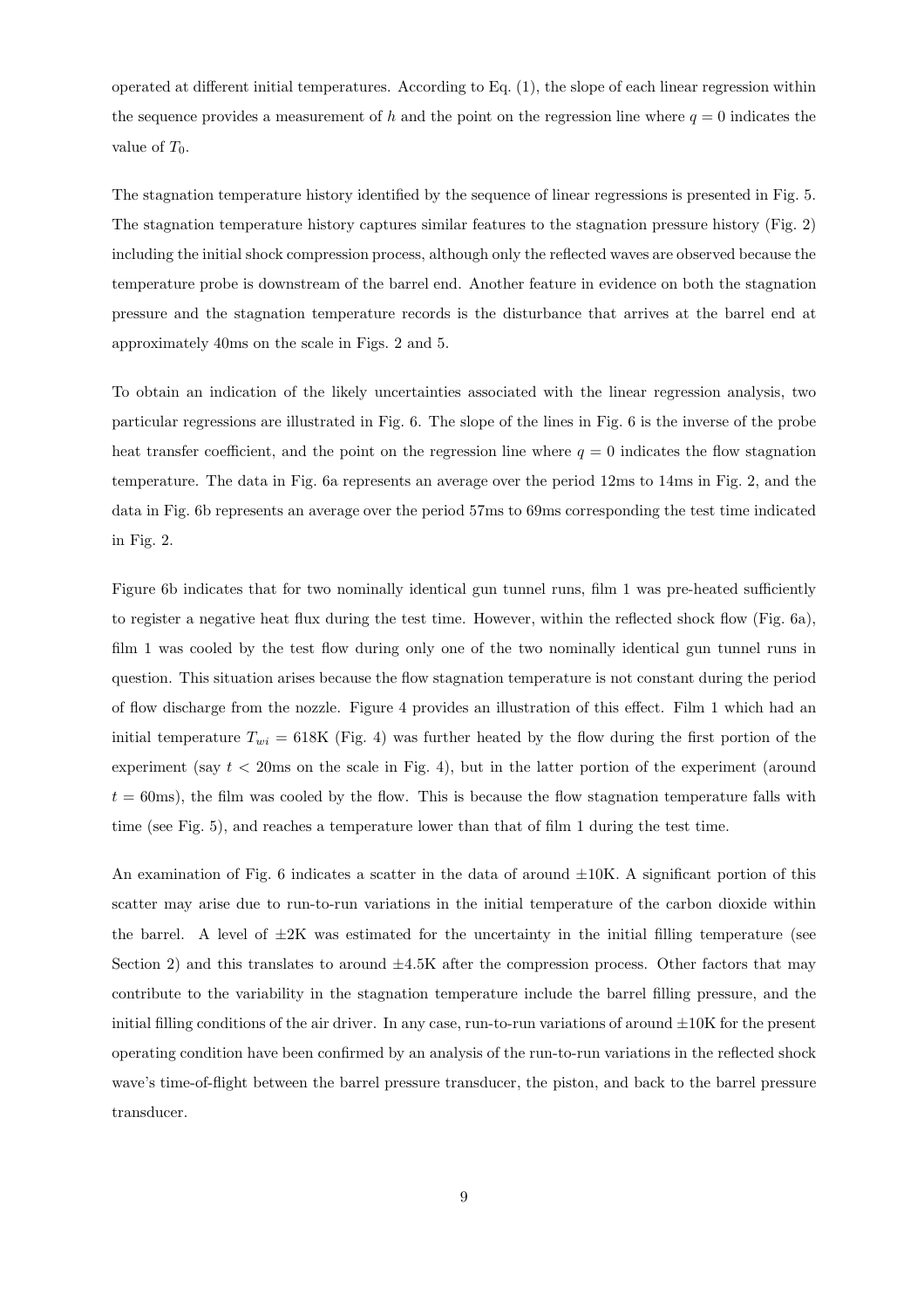Through close inspection of Fig. 6, it is possible to identify systematic differences between the results for each of the three films. Film 1 typically produces results very close to the regression, while film 2 results are slightly above, and 3 film results are slightly below the regressions illustrated in Fig. 6. The origin of these systematic errors has not yet been identified. However, the uncertainty in stagnation temperature measurement that arises from these systematic errors is estimated as around  $\pm 10$ K. Thus, these errors are not particularly significant in the present application because they are not greater than the run-to-run variations in stagnation temperature produced by the gun tunnel.

Following the piston deceleration and subsequent wave reflections between the piston and the end of the barrel (between approximately 15 and 20ms in Fig 5), the average stagnation temperature of the test gas decreases throughout the remainder of the flow. Spatial temperature gradients within the nozzle reservoir region may arise due to either the finite piston acceleration at the start of the compression stroke or turbulent heat transfer to the barrel during the compression stoke or during subsequent test gas discharge through the nozzle. As the piston accelerates to essentially its final velocity during the first metre of its nine metre stroke, the effects of finite piston acceleration are likely to be confined to about 10% of the test gas closest to the piston [1]. Since the stagnation temperature falls consistently throughout the duration of the flow, turbulent heat transfer from the test gas to the barrel appears the most probable cause of the temperature decay observed in Fig. 5.

The initial portion of the stagnation temperature history is reproduced in Fig. 7. This figure also includes the barrel (stagnation) pressure and nozzle exit pitot pressure signals for reference. The broken line in Fig. 7b indicates an estimate of the nozzle exit stagnation temperature for the reflected shock conditions based on the thermodynamic curves for  $CO<sub>2</sub>$  recommended by Reynolds [22], the initial  $CO<sub>2</sub>$  conditions within the barrel, and the pressure levels measured behind the incident and reflected shocks (see Fig 2). Following the initial flow establishment process between about 10 and 10.5ms on the scale in Fig. 7 there is excellent agreement between the temperature probe measurements and the predicted value up to about 11.5ms (the time indicated with the arrow in Fig. 7b).

The feature on the pitot signal that has been highlighted with the arrow, appears stronger for the gun tunnel runs with higher initial nozzle and test section pressures. (For the example given in Fig. 7, the initial pressure was approximately 650Pa.) As this feature on the pitot signal appears at about the same time as the drop in stagnation temperature (both features are indicated by the arrow in Fig. 7), it is thought that both are related to the nozzle flow starting processes. Comparison between measured and predicted reflected shock stagnation temperatures should be after a steady nozzle flow has been established (ie, for times after the arrow and up to approximately 15ms). The drop in stagnation temperature at the highlighted feature is approximately 10K, which is the same as the estimated run-to-run variability of the gun tunnel.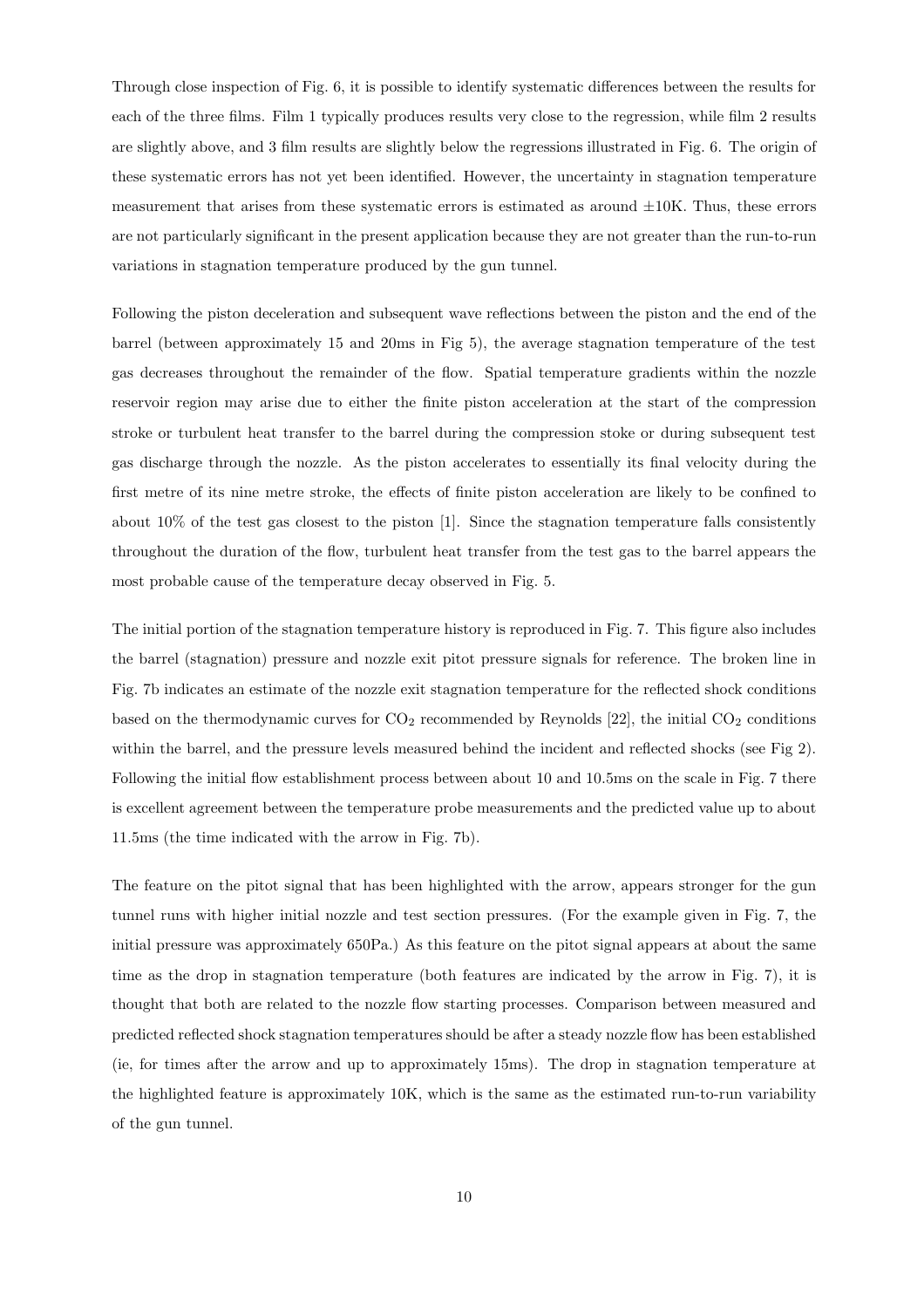#### 5.2 Fluctuation Measurements

An example of the fluctuations in pitot pressure (from the fast response 2.5mm diameter probe) and heat flux (from film 1) at the nozzle exit during the 12ms test time identified in Fig. 2 is presented in Fig. 8. During this 12ms period, the time-averaged pitot pressure over the 5 gun tunnel runs was  $102 \pm 2kPa$ . The rms pitot pressure over the 5 gun tunnel runs was 0.56±0.07kPa.

At the start of the pitot pressure record presented in Fig. 8, the signal has a clear periodicity with a characteristic time of around 0.7ms. At this time (around 57ms on the scale in Fig. 2), the piston is passing over the barrel pressure transducer tapping, as is evidenced by the relatively low noise on the barrel pressure signal (examine Fig. 2 at the start of the indicated test time). This means the cavity length between the piston and the end of the barrel is around  $l = 150$  mm. During the test time, which is terminated by the complete drainage of carbon dioxide from the barrel, the average temperature within the remaining barrel test gas at approximately 57ms is estimated as 610K. This gives a speed of sound of  $a = 375$ m/s and hence, unsteady acoustic waves which persist within the test gas following the shock compression and piston deceleration process are expected to have a period of about  $2l/a = 0.8$ ms, very close to the observed oscillation period of 0.7ms. It is therefore concluded that observed fluctuations in the nozzle exit pitot pressure arise largely because of reflected acoustic (isentropic) waves within the barrel test gas.

With isentropic fluctuations in the nozzle exit test gas properties, the fluctuations in stagnation temperature and pitot pressure will be related according to

$$
\frac{T_0'}{T_0} = \frac{\gamma - 1}{\gamma} \frac{p'_{pit}}{p_{pit}}\tag{3}
$$

where  $\gamma = 1.21$  is the effective ratio of specific heats of the carbon dioxide test gas. The magnitude of the isentropic rms stagnation temperature fluctuations associated with the measured rms pitot pressure fluctuations of 0.55% will therefore be 0.58K.

Each quantity in Eq. (1) can be written in terms of time-averaged and fluctuating components, and then rearranged to give,

$$
\frac{q'}{q} = \frac{h'}{h} + \frac{T'_0}{T_0 - T_w} - \frac{T'_w}{T_0 - T_w} + \frac{h'(T'_0 - T'_w)}{h(T_0 - T_w)}.
$$
\n(4)

where the prime (') indicates fluctuations at frequencies between 1 and 25kHz, and all other symbols (without the prime) are now understood to indicate time-averaged values. For the present work, timeaveraging was performed over the 12ms period corresponding to the test time indicated in Fig. 2.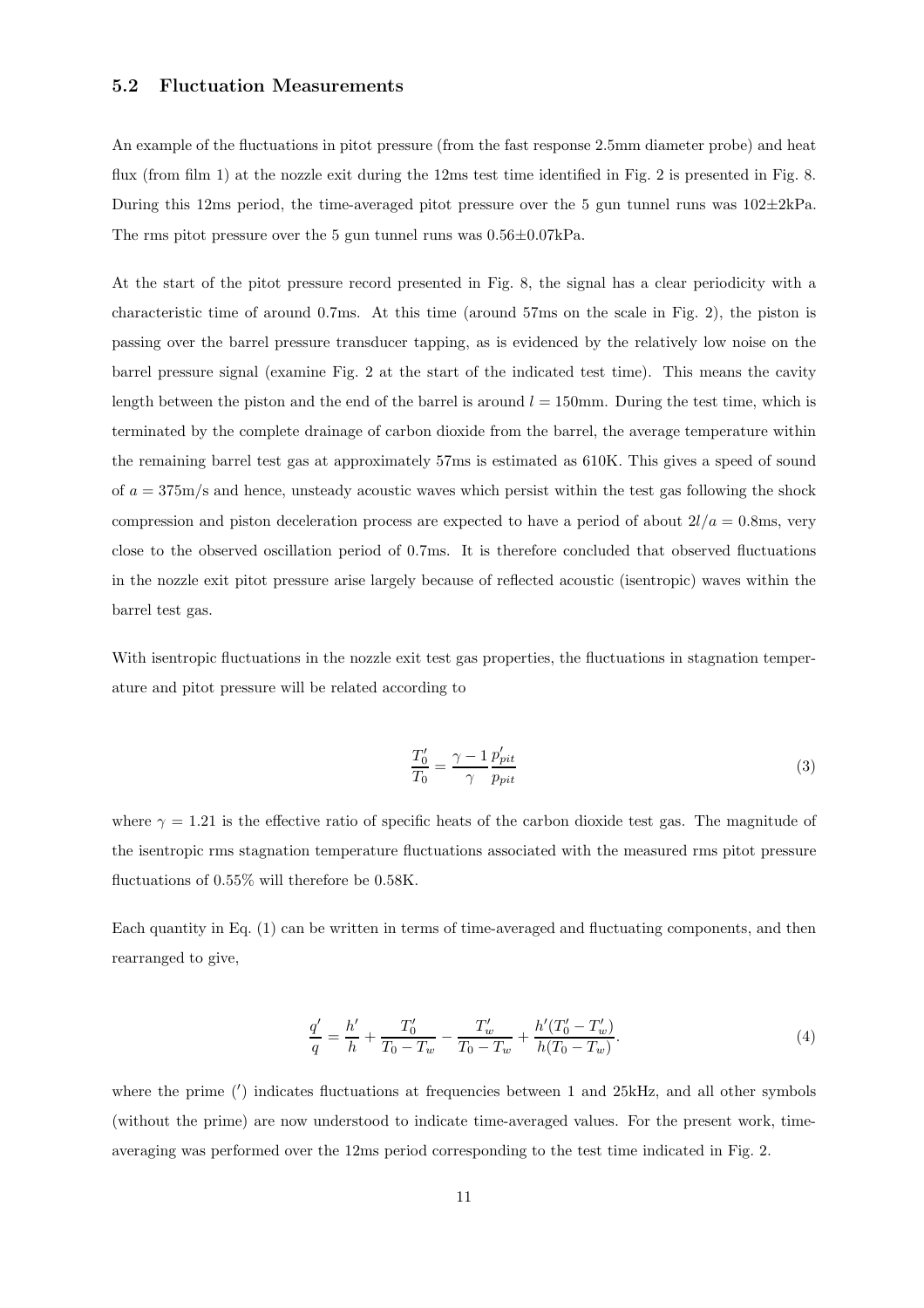For transient thin film heat flux gauges, the magnitude of fluctuations in surface temperature and heat flux are related in the frequency domain according to

$$
\frac{|T'_w|}{|q'|} = \frac{1}{\sqrt{\omega}\sqrt{\rho c k}}\tag{5}
$$

where  $\omega$  is the angular frequency, and  $\rho$ , c, and k are the density, specific heat, and conductivity of the thin film substrate. Thus, for the present conditions where  $h \approx 2.6 \text{kW/m}^2\text{K}$  and  $\sqrt{\rho c k} \approx 2000 \text{J/m}^2\text{Ks}^{1/2}$  (at the elevated film temperatures), and the minimum frequency of interest is 1kHz, the largest anticipated fluctuation in thin film temperature can be expressed as,

$$
\frac{|T_w'|}{T_0 - T_w} \approx 0.016 \frac{|q'|}{q}
$$
\n(6)

Hence it is reasonable to neglect the second term on the RHS of Eq. (4) because it represents a contribution of less than 2%.

The last term in Eq. (4) is second order and is also neglected. Thus, to a good approximation, the fluctuations in the heat flux can be written as,

$$
\frac{q'}{q} = \frac{h'}{h} + \frac{T'_0}{T_0 - T_w} \tag{7}
$$

From Eq. (7) and Eq. (1) (in its time averaged form), it can be seen that when  $T_w \approx T_0$ , the fluctuations in heat flux are primarily due to stagnation temperature fluctuations and the two fluctuating quantities are related through the time-averaged heat transfer coefficient according to,

$$
T_0' = q'/h \tag{8}
$$

The data presented in Fig. 8b is from a case where there was only a 10K difference between  $T_0$  and  $T_w$  and indicates an rms fluctuation in heat flux of 6.8kW/m<sup>2</sup>. Time-averaged film temperature versus heat flux results during the test time (eg, Fig. 6b) gives an average heat transfer coefficient of  $h = 2.56 \pm 0.15$ kW/m<sup>2</sup>K. Hence, the rms fluctuations in stagnation temperature estimated according to Eq. (8) would be around 2.7K.

Figure 9 illustrates the rms heat flux fluctuations obtained from the different probes over a range of  $T_0 - T_w$  values. Figure 9 suggests that the actual value of  $q'_{rms}$  at  $T_0 - T_w = 0$  is probably lower than 6.8kW/m<sup>2</sup> indicated by the data in Fig. 8b because some sensitivity to h' remains at  $T_0 - T_w = 10$ K and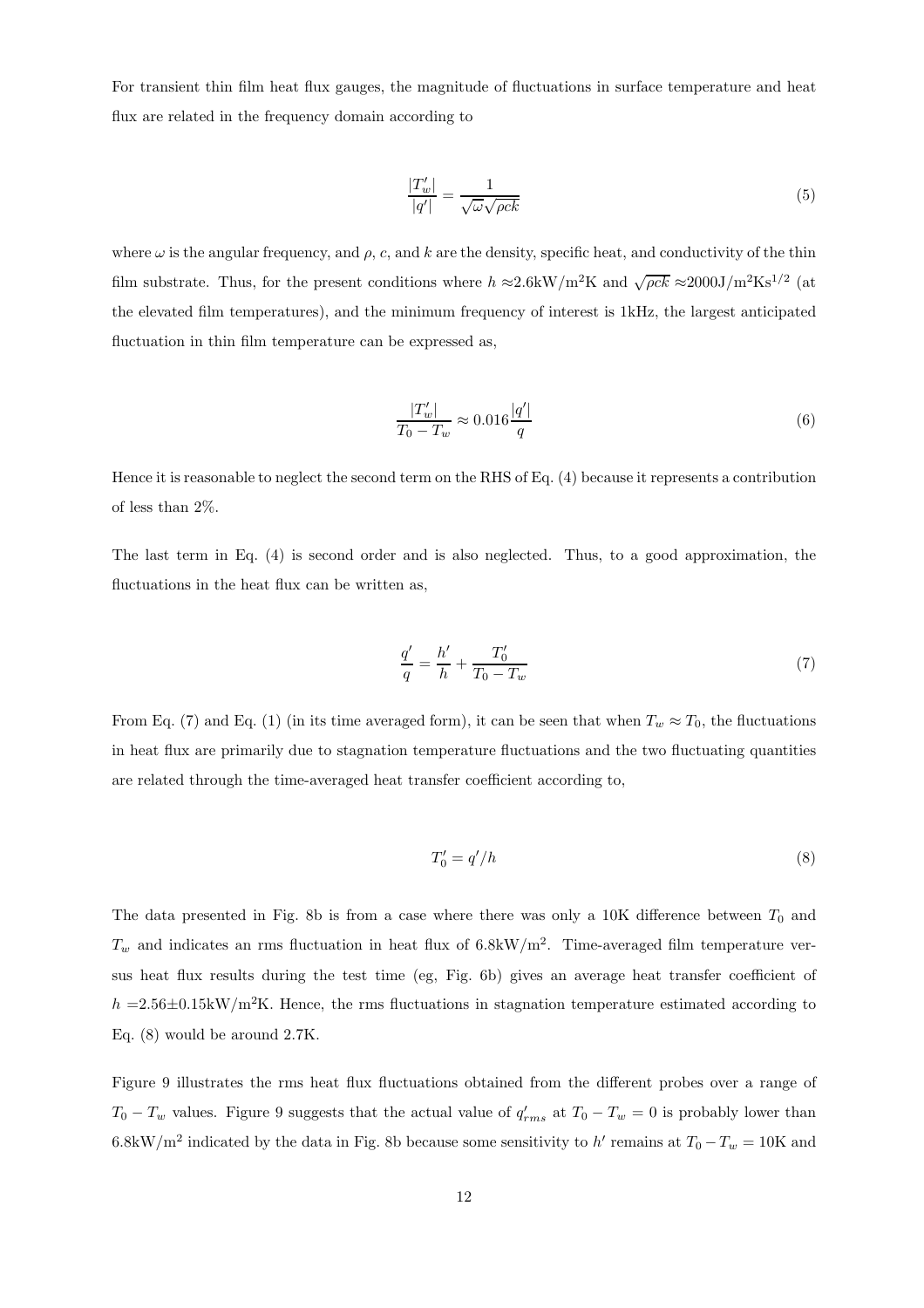film 1 data systematically indicates larger values than film 2 (although film 1 data is roughly in agreement with film 3 data). Based on these considerations,  $q'_{rms}$  at  $T_0-T_w=0$  is estimated as  $6.0\pm0.8$ kW/m<sup>2</sup>, and hence rms stagnation temperature fluctuations are estimated as  $2.3\pm0.3K$ . As this value is significantly larger than the isentropic value of 0.58K based on the pitot pressure measurements, it is concluded that entropy fluctuations are primarily responsible for the observed stagnation temperature fluctuations.

## 6 Practical Significance

The results demonstrate that the time-averaged stagnation temperature of the flow produced by the Oxford University Gun Tunnel can be identified with reasonable precision  $(\pm 1.5\%)$ . The technique describe in this article should be considered by practitioners requiring a robust device that can produce high bandwidth stagnation temperature measurements over a short period of time (say less than 1sec).

Fluctuations in stagnation temperature have also been identified within the hypersonic flow produced by the Oxford University Gun Tunnel. The source of the stagnation temperature fluctuations is probably the turbulent heat transfer from the test gas to the barrel upstream of the hypersonic nozzle. Other gun tunnel and short-duration facilities with similar compression processes to that employed in the Oxford University Gun Tunnel are likely to produce similar fluctuations. Fluctuations in free stream properties may be significant in boundary layer transition experiments and other processes that are sensitive to free stream disturbances.

## 7 Conclusion

Implementation of a probe based on transient thin film heat flux gauges has allowed the identification of the stagnation temperature in a Mach 6 carbon dioxide flow produced by the Oxford University Gun Tunnel facility. The mean stagnation temperature at the hypersonic nozzle exit appears to fall at a reasonably steady rate throughout the duration of the flow. Turbulent heat transfer from the compressed test gas to the barrel is the most likely cause of the observed temperature decay.

Pitot pressure measurements at the nozzle exit indicate an rms level of 0.55% for frequencies between 1 and 25kHz. These pitot pressure fluctuations are related to acoustic fluctuations within the barrel test gas. Therefore, the observed pitot pressure fluctuations will be largely isentropic. The magnitude of the stagnation temperature fluctuations (again at frequencies between 1 and 25kHz) measured with the thin film probe (rms of 2.3K) are significantly larger than the isentropic stagnation temperature fluctuations associated with acoustic fluctuations within the barrel test gas (rms of 0.58K). Hence, it is concluded that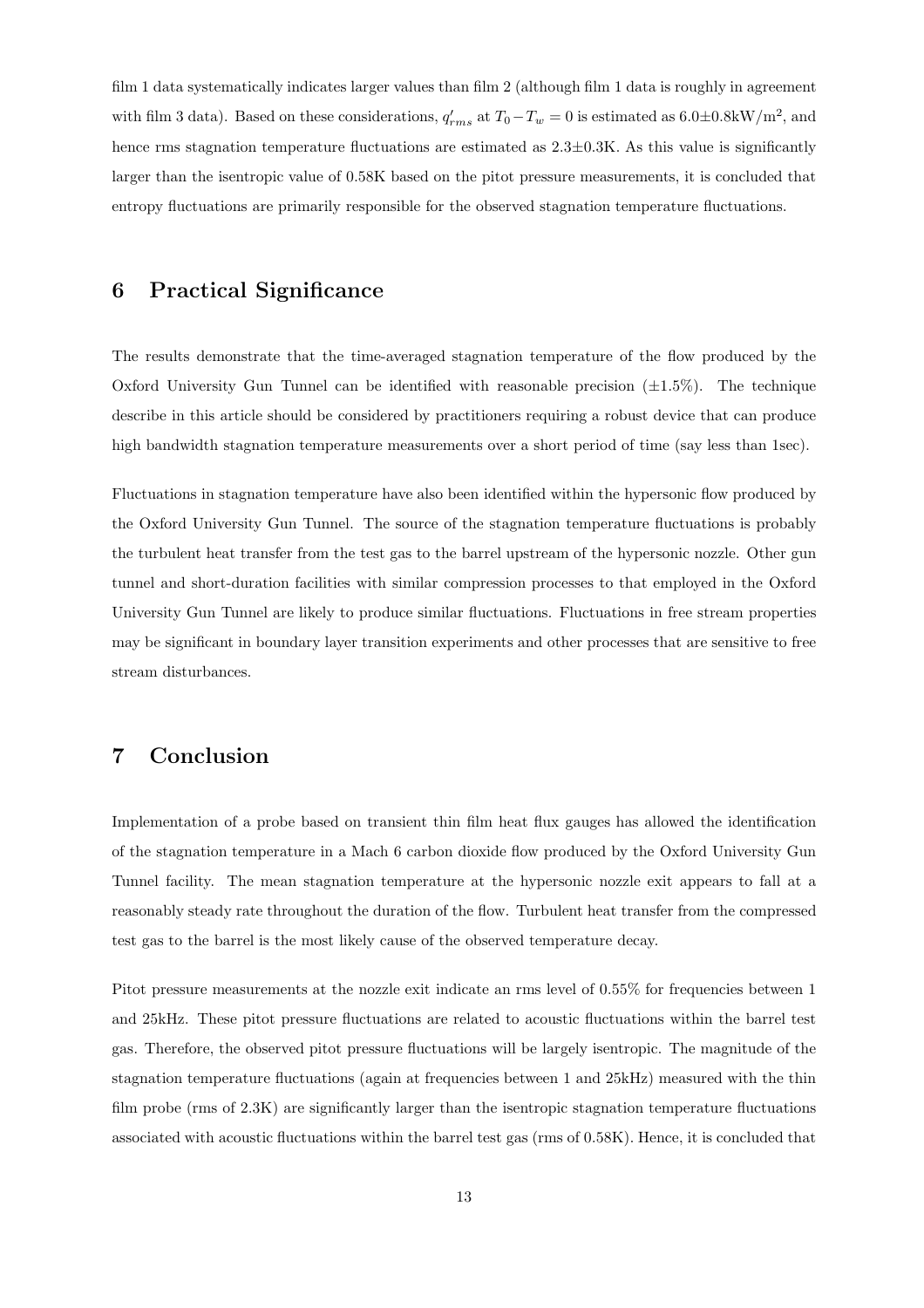the stagnation temperature fluctuations at the exit of the hypersonic nozzle are largely attributable to entropy fluctuations. The source of the entropy fluctuations at the nozzle exit is probably the turbulent heat transfer from the compressed test gas to the barrel.

## 8 Future Research

Fluctuations in stagnation temperature have been identified at only one gun tunnel operating condition. It would be useful to clarify the relationship between the turbulent heat losses within the barrel and the stagnation temperature fluctuations at the nozzle exit. This could be achieved through additional experiments with flush-mounted transient heat flux gauges in the barrel. It would also be useful to perform sufficient parametric experiments to enable estimation of stagnation temperature or entropy fluctuations in other short-duration facilities.

Acknowledgement The authors wish to acknowledge the EPSRC for the provision of a Visiting Fellowship for DRB.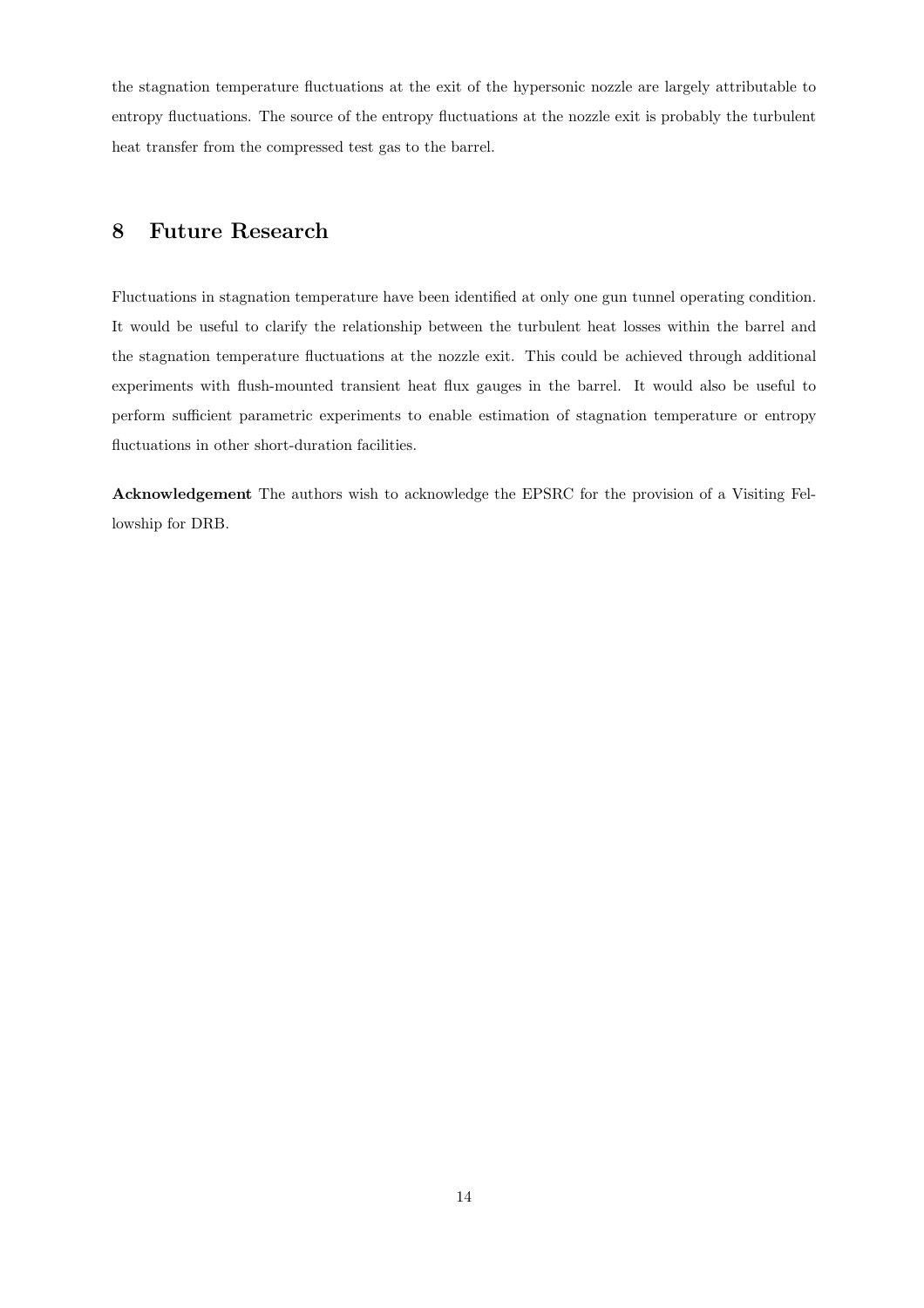#### Nomenclature

| $\it a$          | speed of sound $(m/s)$                                                   |
|------------------|--------------------------------------------------------------------------|
| $\boldsymbol{c}$ | specific heat $(J/kgK)$                                                  |
| $\hbar$          | heat transfer coefficient at the thin film $(W/m^2K)$                    |
| $\kappa$         | conductivity $(W/mK)$                                                    |
| l                | length of test gas slug remaining in barrel $(m)$                        |
| $\, p \,$        | pressure (Pa)                                                            |
| $p_0$            | stagnation pressure measured in the end of the barrel (MPa)              |
| $p_{pit}$        | pitot pressure measured at the nozzle exit (MPa)                         |
| q                | heat flux $(W/m^2)$                                                      |
| R                | thin film resistance $(\Omega)$                                          |
| $R_r$            | thin film resistance at reference temperature $(\Omega)$                 |
| $\scriptstyle T$ | temperature ( ${}^{\circ}$ C or K)                                       |
| $T_w$            | probe surface temperature as indicated by the film $(K)$                 |
| $T_{wi}$         | initial probe surface temperature just prior to flow establishment $(K)$ |
| $T_0$            | stagnation temperature measured at nozzle exit $(K)$                     |
| $T_r$            | reference temperature in film calibration $(20^{\circ}C)$                |
| t                | time, arbitrary datum (ms)                                               |
| $\alpha$         | linear coefficient in film calibration $(K^{-1})$                        |
| $\beta$          | quadratic coefficient in film calibration $(K^{-2})$                     |
| $\gamma$         | ratio of specific heats (dimensionless)                                  |
| $\rho$           | density $(kg/m^3)$                                                       |
| $\omega$         | angular frequency $\text{(rad/s)}$                                       |
| subscripts       |                                                                          |
| $\mathbf{0}$     | stagnation                                                               |
| $\boldsymbol{r}$ | reference                                                                |
| rms              | root mean square value                                                   |
| superscripts     |                                                                          |
|                  | fluctuating component                                                    |

## References

- [1] Cain, T.M., An Experimental Study of Under-Expanded Jets, D.Phil Thesis, Dept Eng. Sci., University of Oxford, 1992.
- [2] Shek, H.H-W.S., A Study of Moderately Underexpanded Single and Twinjet Rocket Exhaust Plumes in Quiescent and in a Mach 7 Hypersonic Freestream, Dept Eng. Sci., University of Oxford, 1997.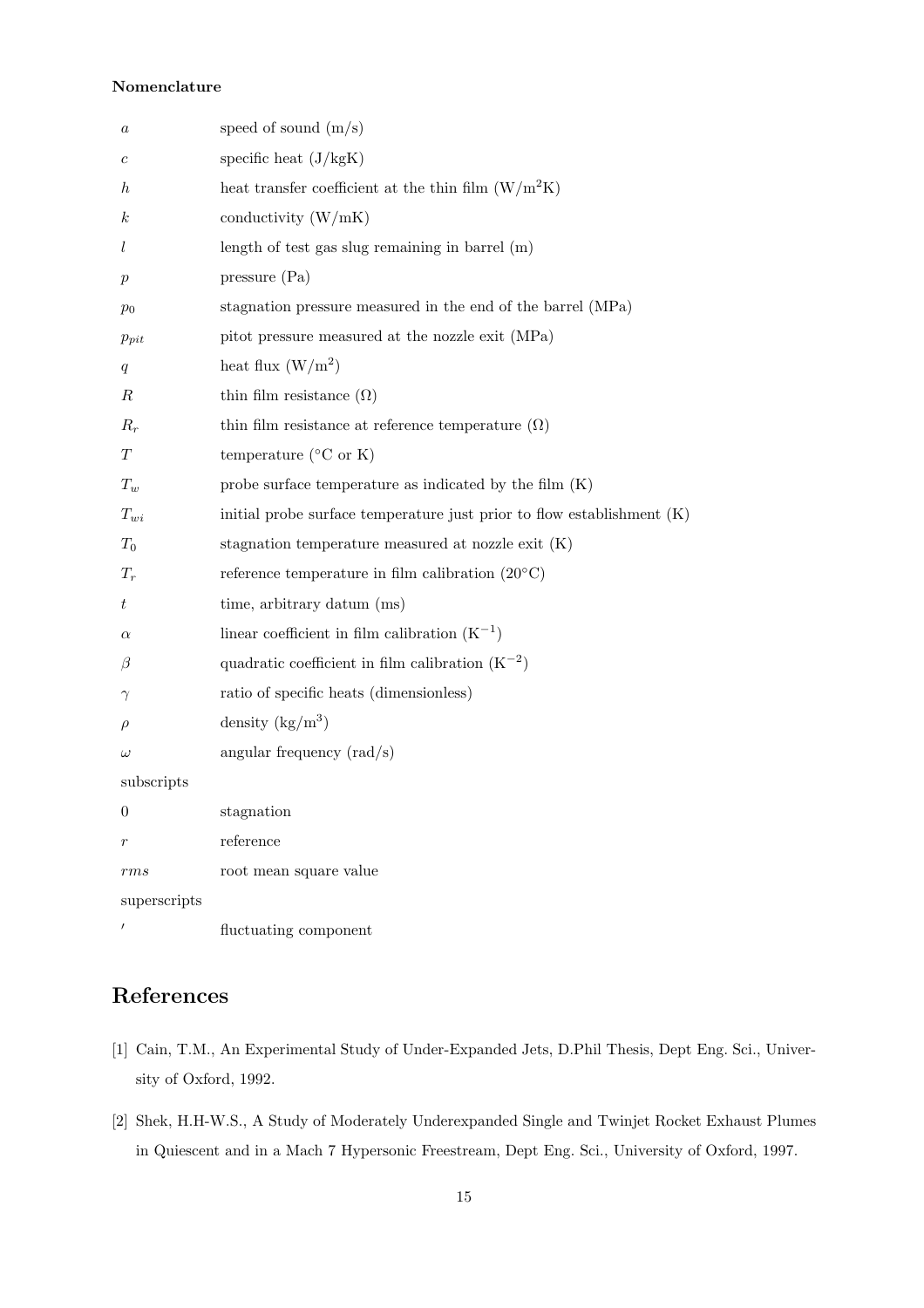- [3] Buttsworth, D. R., Morgan, R. G., and Jones, T. V., Experiments on Oblique Shock Interactions with Planar Mixing Regions, AIAA J., 35(11), 1774-1777, 1997.
- [4] Buttsworth, D. R., Morgan, R. G. and Jones, T. V., A Gun Tunnel Investigation of Hypersonic Free Shear Layers in a Planar Duct, J. Fluid Mech., 299, 133-152, 1995.
- [5] Mallinson, S. G., and Hillier, R., Pressure Gradient Effects on Turbulent Hypersonic Boundary Layers, 21st International Symposium on Shock Waves, Paper 3740, Great Keppel, Australia, 1997.
- [6] Mallinson, S. G., Hillier, R., Jackson, A. P., Kirk, D. C., Soltani, S., and Zanchetta, M., Gun Tunnel Flow Calibration: Defining Input Conditions for Hypersonic Flow Computations, Shock Waves, 10, 313–322, 2000.
- [7] Chen, F.-J., Wilkinson, S. P., and Beckwith, I. E., Gortler Instability and Hypersonic Quiet Nozzle Design, J. Spacecraft and Rockets, 30(2), 170-175, 1993.
- [8] He, Y., and Morgan, R. G., Transition of compressible high enthalpy boundary layer flow over a flat plate, Aeronautical J., 98, 25-34, 1994.
- [9] Nagamatsu, H. T., Sheer, R. E. Jr., and Graber, B. C., Hypersonic Laminar Boundary-Layer Transition of 8-Foot-Long,  $10^{\circ}$  Cone,  $M_1=9.1-16$ ",  $AIAA$  J., 5, 1245-1252, 1967.
- [10] Buttsworth, D. R., and Jacobs, P. A., Measurement of Fluctuations in a Mach 4 Shock Tunnel Nozzle Flow, 7th Australasian Heat and Mass Transfer Conference, pp. 53-59, Townsville, Australia, 2000.
- [11] Ng, W. F., and Epstein, A. H., High-Frequency Temperature and Pressure Probe for Unsteady Compressible Flows, Rev. Sci. Instrum., 54(12), 1678-1683, 1983.
- [12] Vas, I. E., Flowfield Measurements Using a Total Temperature Probe at Hypersonic Speeds, AIAA J., 10(3), 317-323, 1972.
- [13] Buttsworth, D. R., and Jones, T. V., A Fast-Response Total Temperature Probe for Unsteady Compressible Flows, J. Eng. for Gas Turbines and Power, 120(4), 694-702, 1998.
- [14] Buttsworth, D. R., Jones, T. V. and Chana, K. S., Unsteady Total Temperature Measurements Downstream of a High Pressure Turbine, J. Turbomachinery, 120(4), 760-767, 1998.
- [15] Buttsworth, D. R., and Jones, T. V., A Fast-Response High Spatial Resolution Total Temperature Probe using a Pulsed Heating Technique, J. Turbomachinery, 120(3), 601-607, 1998.
- [16] Buttsworth, D. R., and Jacobs, P. A., Total Temperature Measurements in a Shock Tunnel Facility, 13th Australasian Fluid Mechanics Conference, Vol. 1, pp. 51-54, Melbourne, Australia, 1998.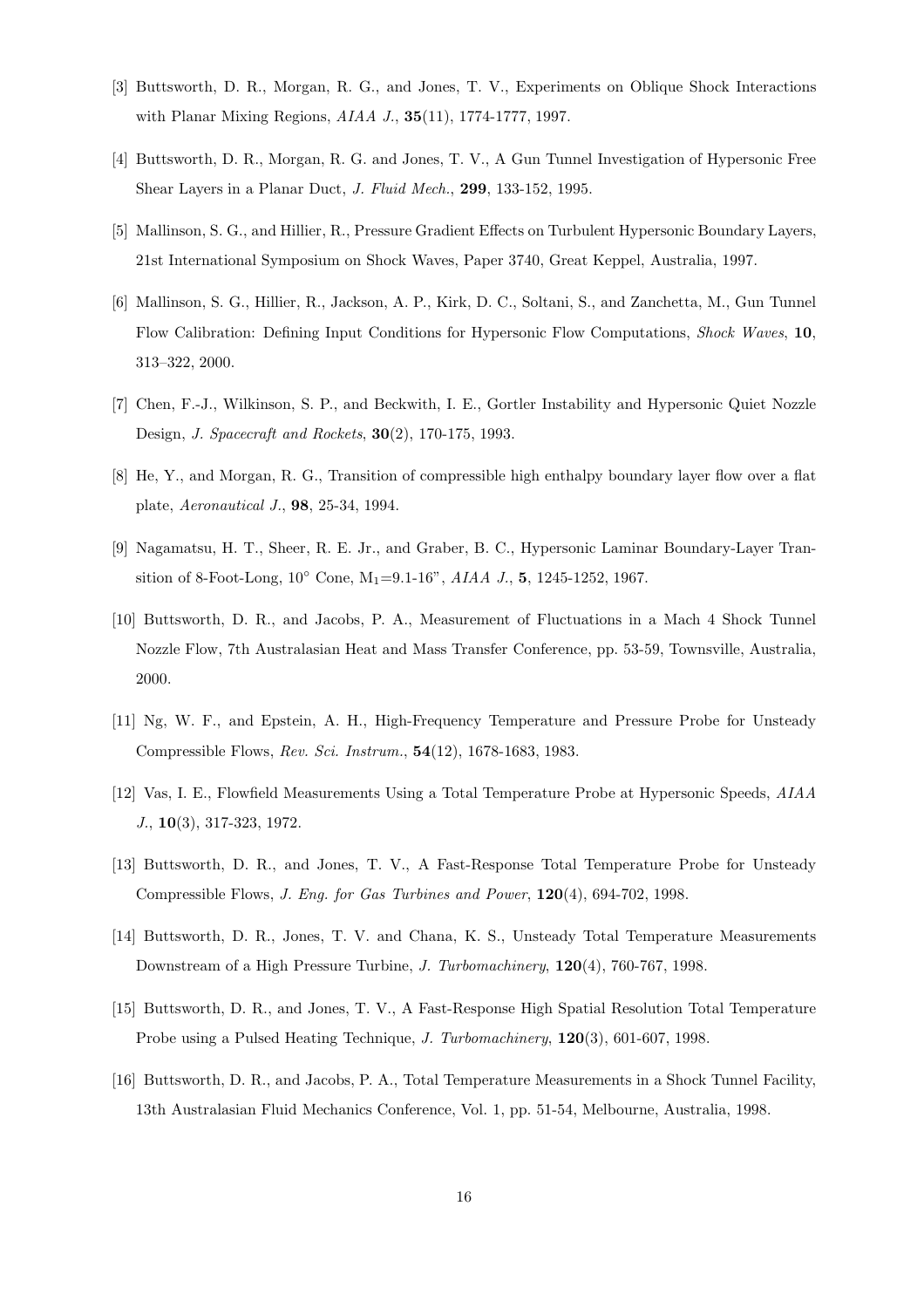- [17] Buttsworth, D. R., A Finite Difference Routine for the Solution of Transient One Dimensional Heat Conduction Problems with Curvature and Temperature-Dependent Thermal Properties, OUEL Report No. 2130/97, Dept Eng. Sci., University of Oxford, 1997.
- [18] Buttsworth, D. R., and Jones, T. V., Radial Conduction Effects in Transient Heat Transfer Experiments, Aeronautical J., 101(1005), 209-212, 1997.
- [19] Schultz, D. L., and Jones, T. V., Heat-Transfer Measurements in Short-Duration Hypersonic Facilities, AGARDograph No. 165, 1973.
- [20] Buttsworth, D. R., and Jones, T. V., Transient Thin Film Heat Flux Measurements with Finite Film Thickness, 21st International Symposium on Shock Waves, Paper 1661, Great Keppel, Australia, 1997.
- [21] Oldfield, M. L. G., Burd, H. J., and Doe, N. G., Design of Wide-Bandwidth Analogue Circuits for Heat Transfer Instrumentation in Transient Wind Tunnels, Proceedings 16th Symp. of International Centre for Heat and Mass Transfer, Hemisphere Publishing, pp. 233-257, 1982.
- [22] Reynolds, W.C., Thermodynamic Properties in SI, Department of Mechanical Engineering, Stanford University, 1979.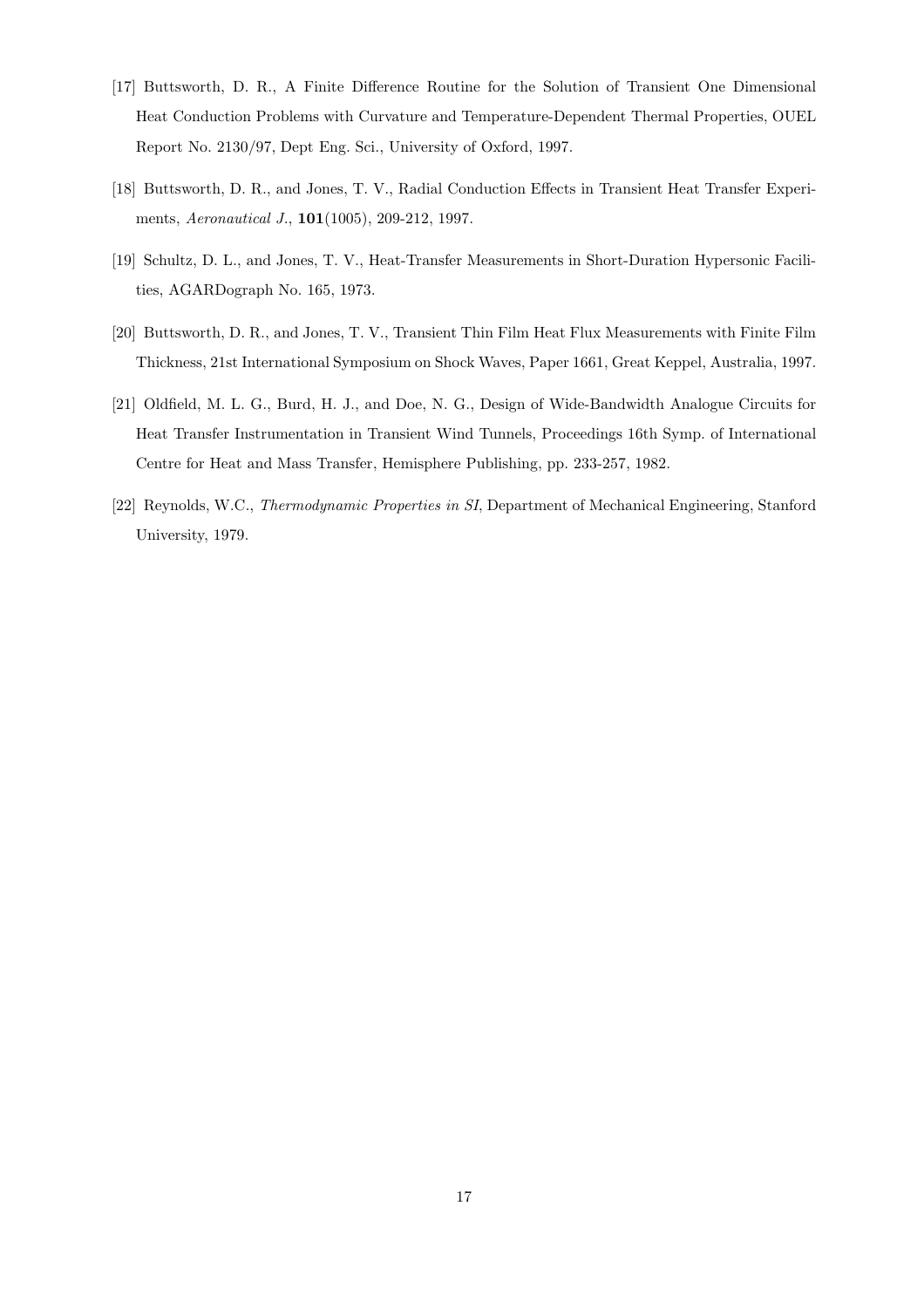# List of Figures

| 1              | Illustration of the apparatus and instrumentation – dimensions in mm, not to scale 19                                                                                                |  |
|----------------|--------------------------------------------------------------------------------------------------------------------------------------------------------------------------------------|--|
| 2              |                                                                                                                                                                                      |  |
| 3              |                                                                                                                                                                                      |  |
| $\overline{4}$ | Examples of probe surface temperature and heat flux data. $\ldots \ldots \ldots \ldots \ldots \ldots$ 21                                                                             |  |
| $5^{\circ}$    |                                                                                                                                                                                      |  |
| 6              | Probe surface temperature versus heat flux results for a number of nominally identical runs. 22                                                                                      |  |
| $\overline{7}$ | Initial shock processes and flow establishment in the gun tunnel. $\dots \dots \dots \dots \dots$                                                                                    |  |
| 8              | Examples of fluctuations measured at the nozzle exit during the test time indicated in<br>Fig. 2. a) pitot pressure fluctuations; b) heat flux fluctuations for $T_0 - T_w = 10K$ 23 |  |
| 9              | RMS heat flux fluctuations during the test time indicated in Fig. 2 for various probe surface                                                                                        |  |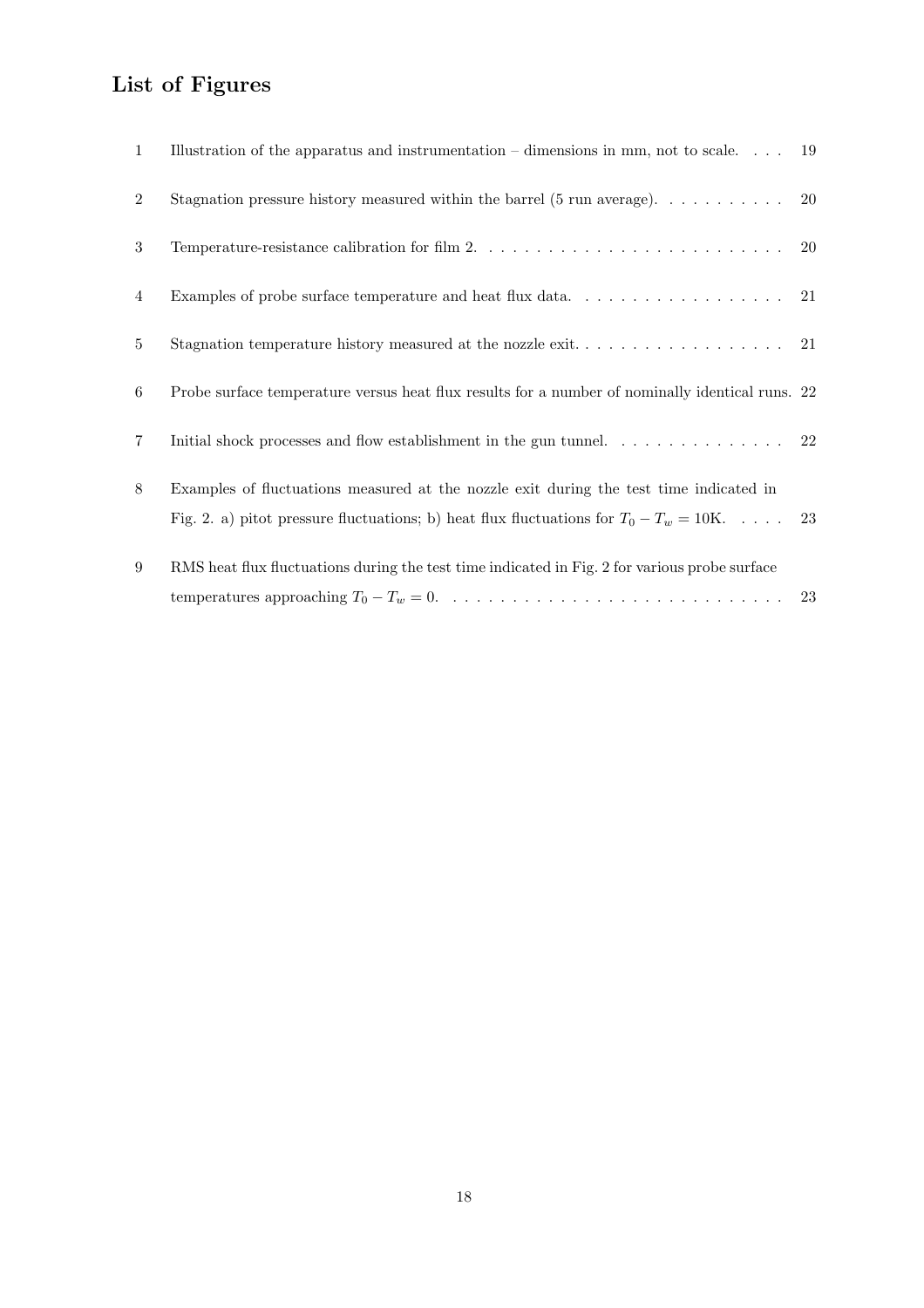

a) illustration of the barrel, nozzle, and probes

Figure 1: Illustration of the apparatus and instrumentation – dimensions in mm, not to scale.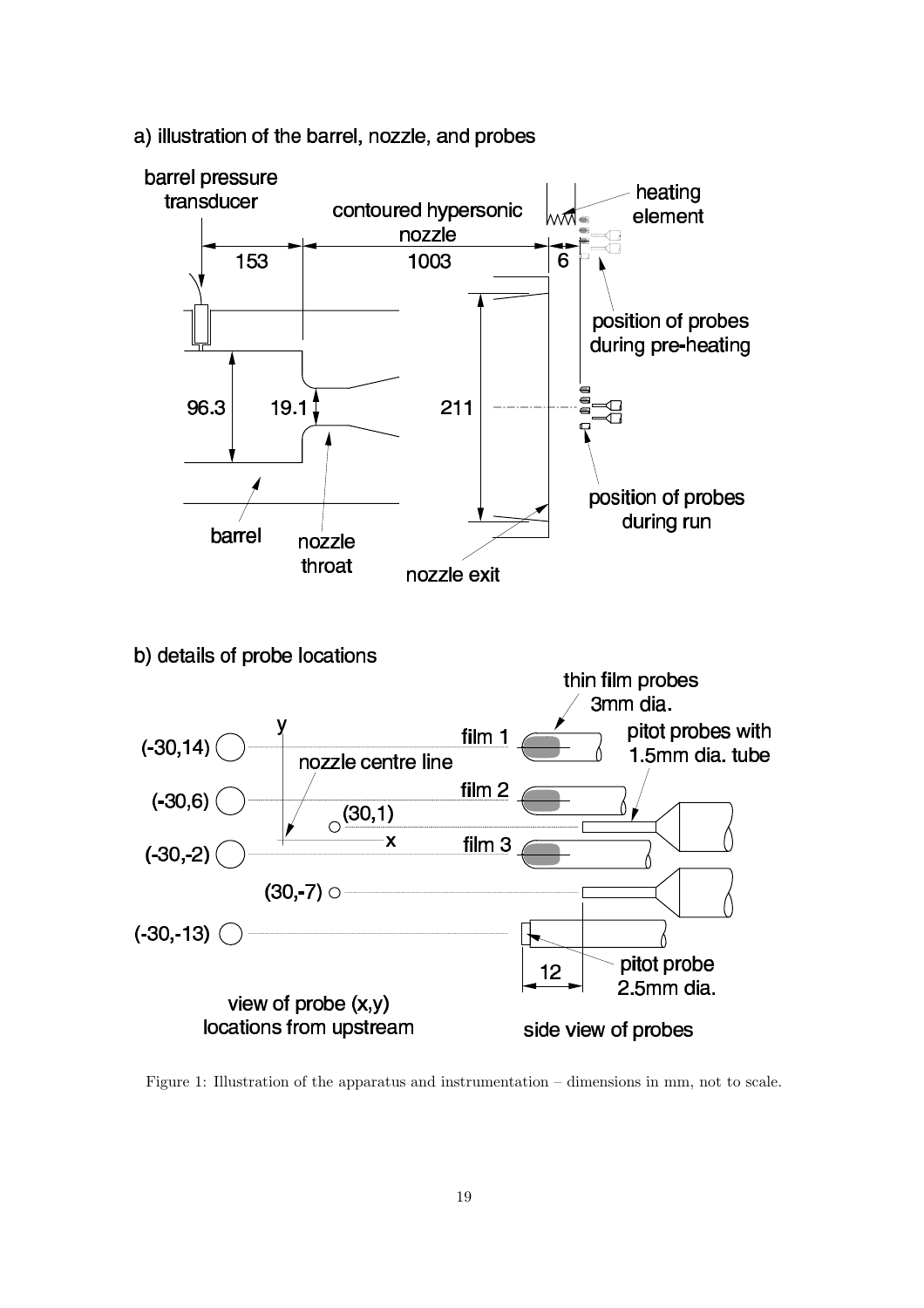

Figure 2: Stagnation pressure history measured within the barrel (5 run average).



Figure 3: Temperature-resistance calibration for film 2.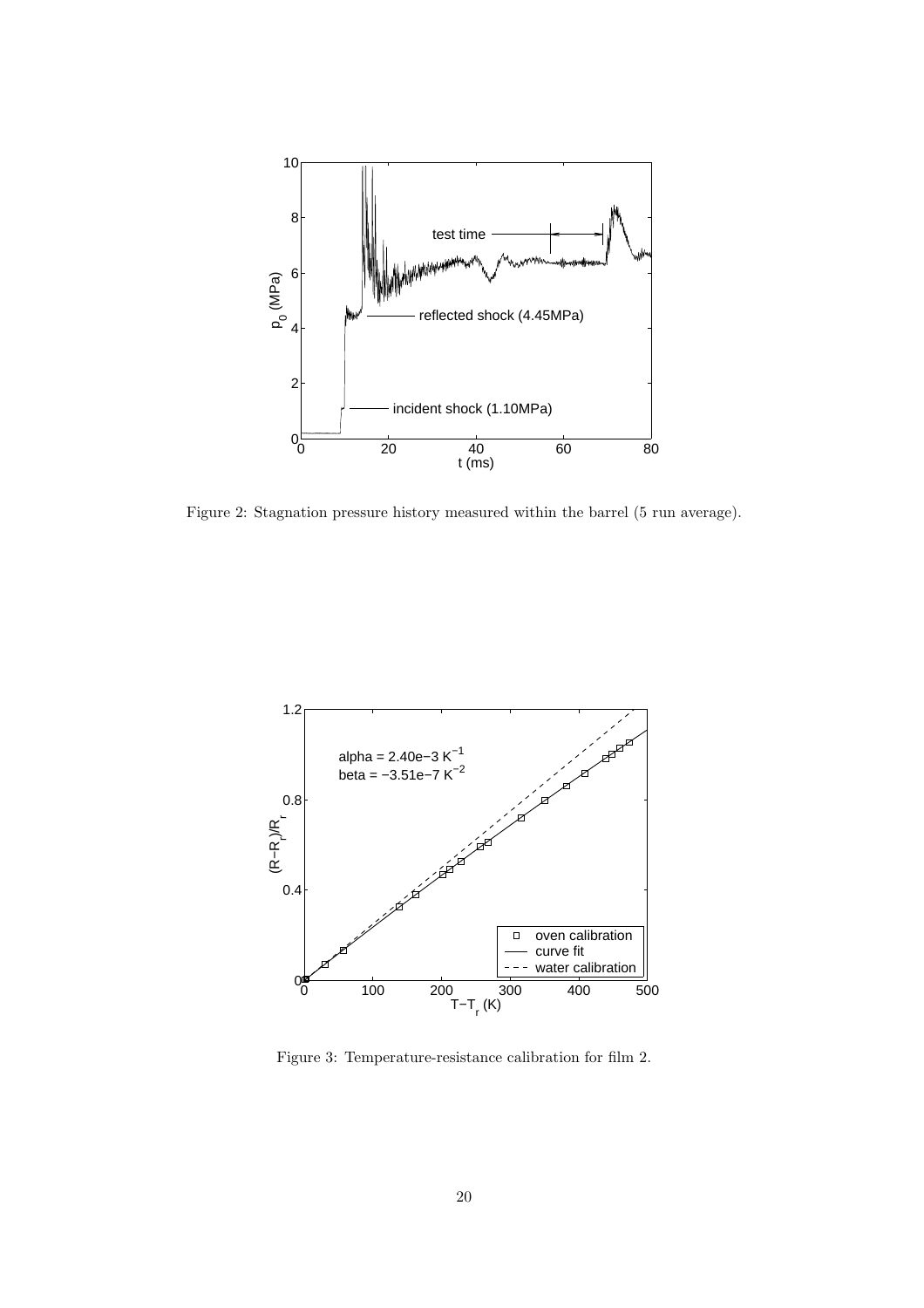

Figure 4: Examples of probe surface temperature and heat flux data.



Figure 5: Stagnation temperature history measured at the nozzle exit.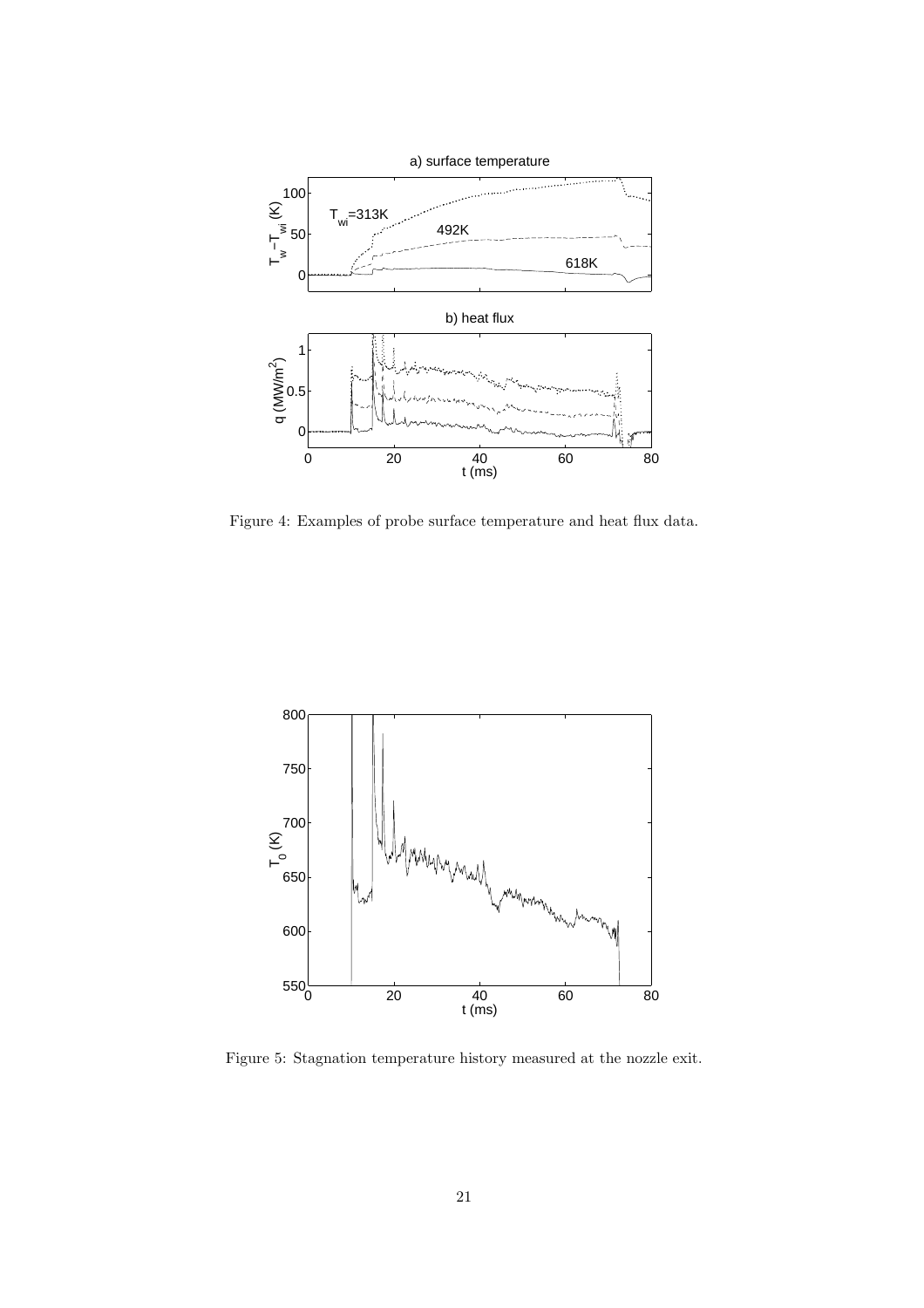

Figure 6: Probe surface temperature versus heat flux results for a number of nominally identical runs.



Figure 7: Initial shock processes and flow establishment in the gun tunnel.